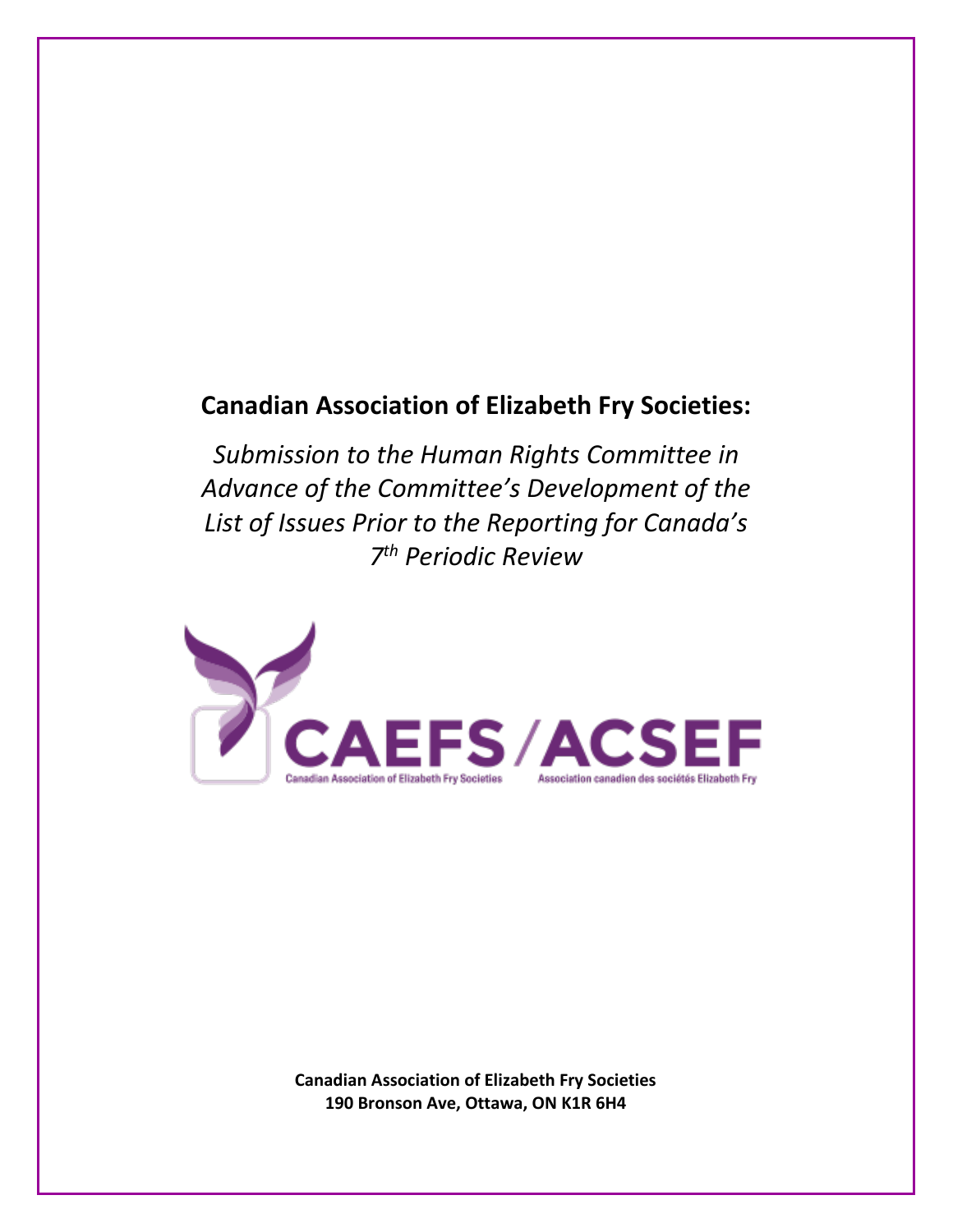# **Table of Contents**

| The over-representation and over-classification of Indigenous and Black prisoners  4                                                                                 |  |
|----------------------------------------------------------------------------------------------------------------------------------------------------------------------|--|
| Prior recommendations from United Nations Human Rights Committee to Canada  4<br>The over-representation and over-classification of Indigenous and Black prisoners 6 |  |
|                                                                                                                                                                      |  |
| Preliminary research on early-stage Structured Intervention Unit implementation  10                                                                                  |  |
|                                                                                                                                                                      |  |
|                                                                                                                                                                      |  |
|                                                                                                                                                                      |  |
| The COVID-19 pandemic and its impact in federal prisons designated for women20                                                                                       |  |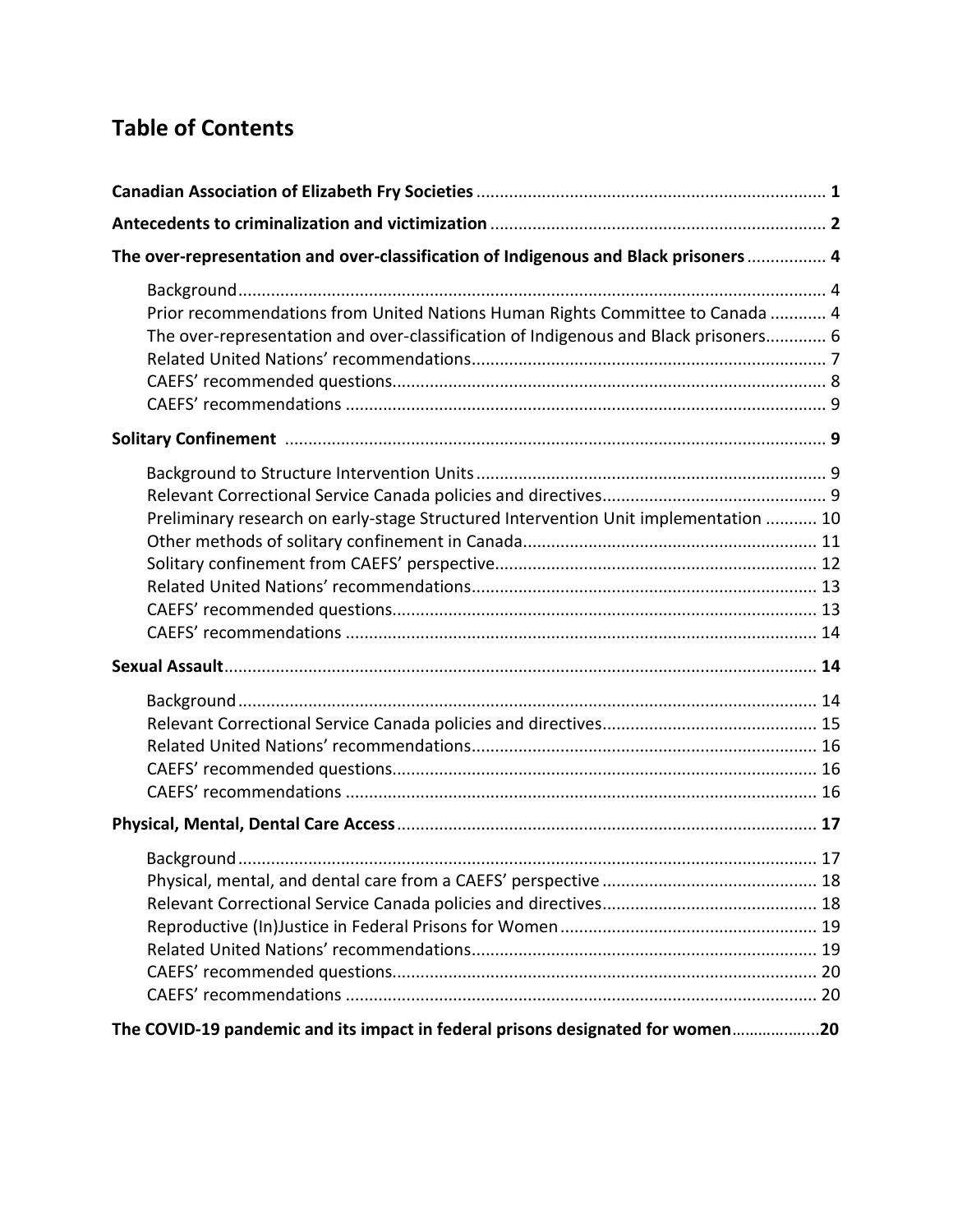# **The Canadian Association of Elizabeth Fry Societies**

The Canadian Association of Elizabeth Fry Societies (CAEFS) is a national organization that advocates alongside criminalized women, trans, non-binary, and Two Spirit people – particularly those who are federally incarcerated. CAEFS is comprised of 24 self-governing, community-based Elizabeth Fry Societies located across Canada and a National office in Ottawa – in the unceded and unsurrendered territory of the Algonquin Nation. CAEFS advocates for stronger and more well-resourced communities and supportive services / interventions that interrupt cycles of violence and criminalization. CAEFS actively monitors and reports on the conditions of confinement inside federal prisons designated for women and is regularly in contact with the people incarcerated therein.

CAEFS is concerned with Canada's insufficient implementation of the International Covenant on Civil and Political Rights (ICCPR). This submission, included as part of Canada's seventh period report of its implementation of the ICCPR, will offer CAEFS' perspective on the ways in which Canada has failed to uphold its commitment to the protection and preservation of the human rights standards guaranteed by the ICCPR.

Specifically, CAEFS will discuss the following as they relate to the Articles presented in the ICCPR:

- the over-representation and over-classification of Indigenous and Black prisoners;
- methods of solitary confinement (notably Structured Intervention Units or SIUs);
- sexual assaults within federal institutions designated for women; and
- physical, mental, dental care access in federal institutions designated for women.

We note that this submission could be devoted entirely to the human rights violations that have occurred in the prisons designated for women during the COVID-19 pandemic; however, many of these rights violations are exacerbations of what federally incarcerated people were experiencing long before March 2020. With this in mind, we close our discussion with a brief overview of how the COVID-19 pandemic has intensified the unmitigated human rights violations experienced by those CAEFS' works with over this past year.

Finally, it is our contention that no amount of reform within the existing system of criminalization and punishment will ever completely align with the human rights standards guaranteed by the ICCPR. We believe that there are more just and effective forms of accountability that do not continue to perpetuate harm against our community's most vulnerable members. Canada must invest in upstream interventions that create strong, well-resourced communities. The over-representation of Indigenous and Black people in prisons, of people with mental illnesses in prisons, of poor people in prisons, of people who have experienced abuse in prisons is evidence that Canada punishes those who experience social inequities rather than seeking to right the inequities themselves. Because people in prison matter, and because their rights are entrenched, CAEFS makes the following recommendations within the existing framework of criminalization and punishment, while urging the United Nations (UN) to consider more transformative approaches to justice.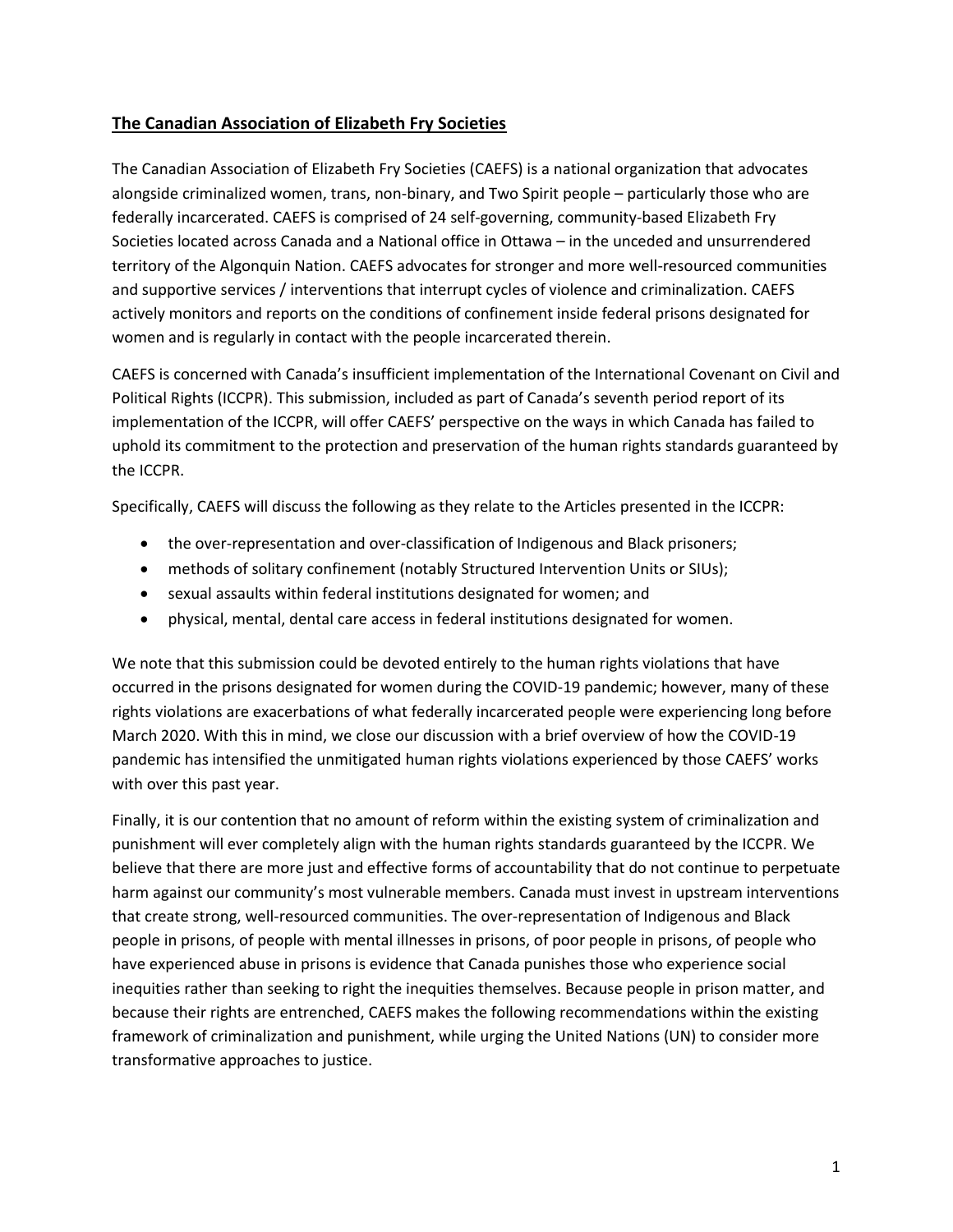To begin, we contextualize antecedents to the victimization, criminalization and incarceration experienced by the people CAEFS works alongside.

# **Antecedents to victimization and criminalization**

The Canadian justice system criminalizes conditions and circumstances experienced by its most vulnerable and marginalized populations every day, including poverty, homelessness, trauma, abuse, and mental illness. The act of criminalization converts survival behaviours into criminal offenses, and subsequently reduces whole people into the singular identity of 'criminal'. Women (especially Indigenous or Black women) along with trans, non-binary and Two Spirit people, are subjected to intersectional social inequities that serve to make them vulnerable to victimization and criminalization. Most of the incarcerated individuals CAEFS works with are convicted of crimes which are principally motivated by economic factors of survival. For example, the leading causes of crime for people serving in federal prisons designated for women are theft over \$5,000 (23.9%), theft under \$5,000 (37.2%), fraud (32.7%), and trafficking of stolen goods (21.1%).<sup>1</sup> The gender pay gap (women making on average \$4.13 less per hour than a male counterpart) and gendered poverty are systemic issues which reduce women's ability to achieve or maintain economic independence and increase their chances of victimization and criminalization.<sup>2</sup> Women are also much more likely to reduce their paid work hours to meet unpaid caregiving responsibilities.<sup>3</sup> Indigenous, Black, people of colour, trans, non-binary, and Two Spirit people face additional systemic barriers to economic stability, such as racist, transphobic, and homophobic attitudes which prohibit their inclusion in the workforce or eliminate access to necessary social or health services. While little research on poverty rates amongst 2SLGBTQQIA exists; the 2016 Canadian Census revealed the staggering percentages of marginalized women who qualify as lowincome: Indigenous women and girls with registered treaty status (32.3%), racialized women and girls (21.2%), and single mothers (30.4%).<sup>4</sup> It is evidenced by the incarceration rates amongst these groups of marginalized women that desperate acts of survival made necessary by complex webs of social inequity have become entrenched as criminal offences under Canadian law.

Women and gender diverse people convicted of violent crimes are often survivors of gender-based oppression and violence. Gender-based violence occurs across all racial, religious, cultural, and socioeconomic backgrounds, but certain groups are particularly vulnerable to this type of violent victimization. In Canada, Indigenous women and girls, 2SLGBTQQIA, women with disabilities, and women living in rural and remote regions are at greater risk of violence.<sup>5</sup> First Nations, Métis, and Inuit women are nearly seven times more likely to be victims of homicide than non-indigenous women.<sup>6</sup> 60%

<sup>5</sup> Government of Canada, 2018. "Key statistics on gender-based violence in Canada". Retrieved from: https://women-genderequality.canada.ca/en/gender-based-violence-knowledge-centre/about-gender-based-violence.html#statistics.

<sup>1</sup> Statistics Canada, 2018. "Women in Canada. A Gender-Based Statistical Report". Retrieved from: https://www150.statcan.gc.ca/n1/pub/89-503-x/89-503-x2015001-eng.htm

<sup>&</sup>lt;sup>2</sup> Canadian Women's Foundation, 2021. "The Facts about Women and Poverty in Canada". Retrieved from:

https://canadianwomen.org/the-facts/womens-poverty/

<sup>&</sup>lt;sup>3</sup> Ibid.

<sup>4</sup> Ibid.

<sup>6</sup> Ibid.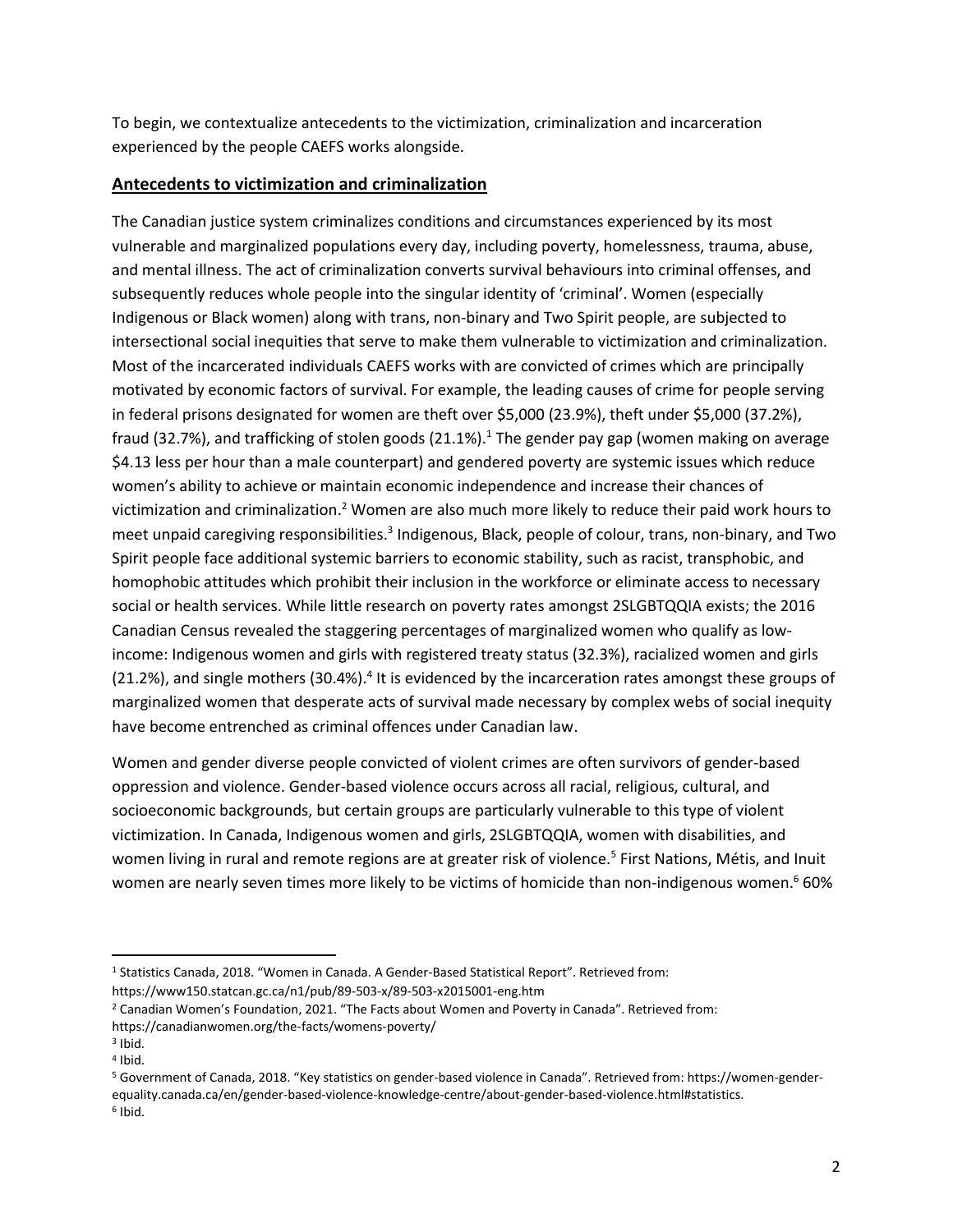of women living with intellectual and/or physical disabilities have experienced some form of violence.<sup>7</sup> Unfortunately, no national statistics exist for gender-based violence experienced by Two Spirit, trans, queer, questioning, intersex, and asexual Canadians; however, evidence confirms these populations experience a high rate of violent victimization.<sup>8</sup> That the groups who are most often victimized are also the most often criminalized demonstrates a propensity by the state to over-police and under-protect the most marginalized groups in our communities.

The concept of being both over-policed and under-protected is especially true for Indigenous people in Canada. Canada's history of violence against Indigenous peoples is built into its current government structure and political systems. Residential schools, the Sixties Scoop, the Indian Act -- these government policies and actions have led to the disenfranchisement of so many Indigenous peoples and to their subsequent over-incarceration and over-representation in federal institutions. When compared to the non-Indigenous population, Indigenous people in Canada are more likely to experience poverty, homelessness, physical, emotional, or sexual abuse, to be victims of violent crimes, and to be incarcerated. Once incarcerated, Indigenous prisoners are also more likely to experience systemic discrimination, such as being over classified, disproportionally placed in solitary confinement, and to serve a higher proportion of their sentences before being granted parole.<sup>9</sup> In addition to this systemic discrimination, Indigenous people often experience racism from the Correctional Service of Canada (CSC) employees - a recurring issue for the Indigenous people CAEFS works with.

This victimization and criminalization, premised on strategies and legacies of colonial oppression, is also extended to Black communities in Canada. Colonial oppression is currently manifested as anti-Black actions by the Canadian government and its representatives. Black communities are racially profiled, surveilled, and over-policed.<sup>10</sup> This increased presence of police and security authorities in Indigenous and Black communities' results in artificially elevated incarceration rates and a general overrepresentation of people of colour in Canada's criminal justice system.<sup>11</sup>

<sup>7</sup> Canadian Women's Foundation, 2014. "The Facts About Gender-based Violence". Retrieved from: https://canadianwomen.org/the-facts/gender-based-violence/

<sup>8</sup> "Key statistics on gender-based violence in Canada".

<sup>&</sup>lt;sup>9</sup> Office of the Correctional Investigator (OCI), 2020. "Indigenous People in Federal Custody Surpasses 30% Correctional Investigator Issues Statement and Challenge". Retrieved from: https://www.oci-bec.gc.ca/cnt/comm/press/press20200121 eng.aspx#:~:text=Correctional%20Investigator%20Issues%20Statement%20and%20Challenge,- For%20Immediate%20Release&text=In%20fact%2C%20since%20April%202010,13.7%25%20(or%201%2C549)

<sup>&</sup>lt;sup>10</sup> Canadian Human Rights Commission (CHRC), 2018. "Submission to the Committee against Torture on the Occasion of its Consideration of Canada's 7th Periodic Report", pg. 10.

 $11$  Ihid.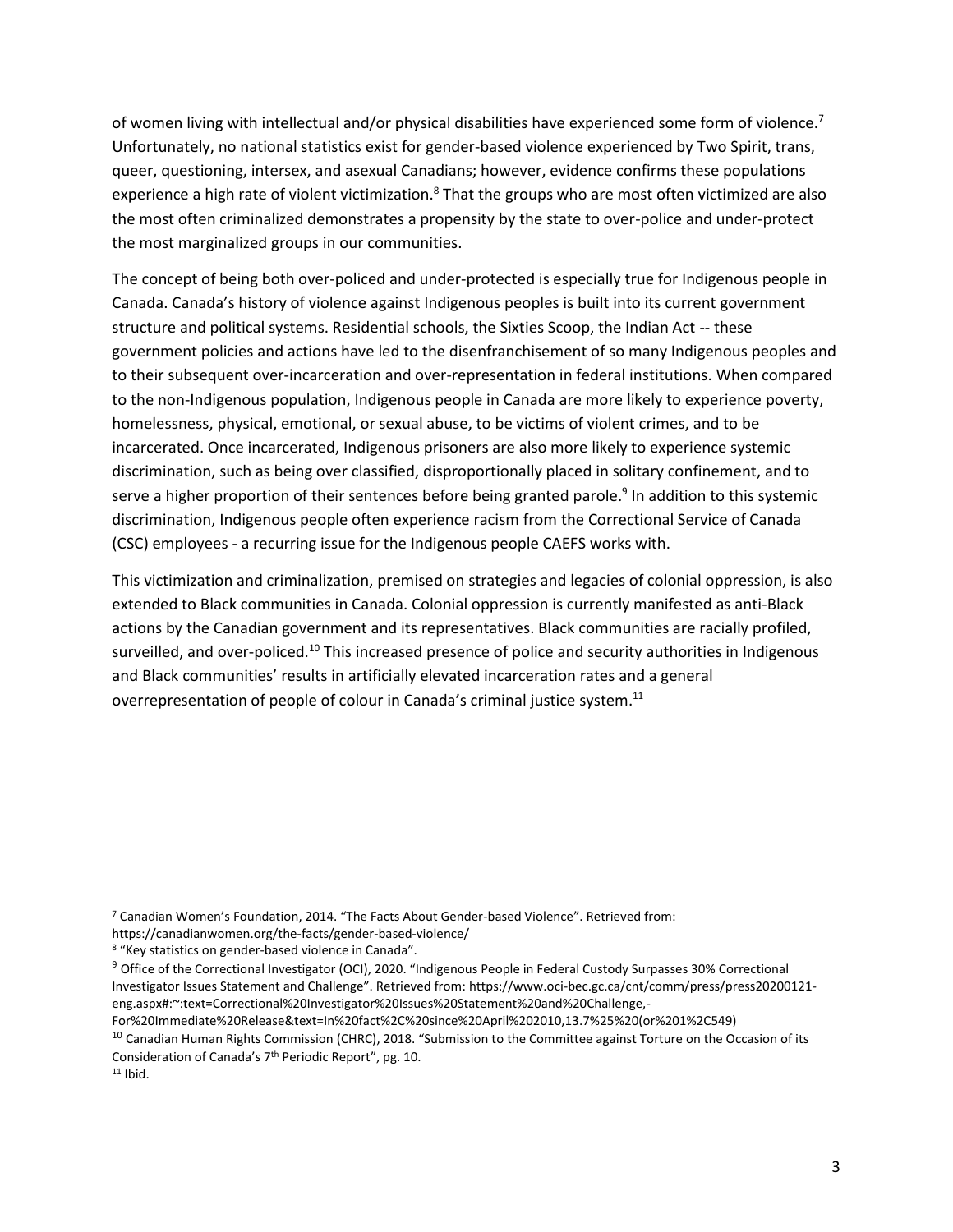# **The over-representation and over-classification of Indigenous and Black prisoners in federal institutions designated for women (Articles 1,2, 14, 26,27)**

### **Background**

CAEFS acknowledges that systemic racism and colonial policies impact various racialized communities in Canada; however, this section examines the human rights violations experienced solely by Indigenous and Black prisoners in federal institutions designated for women.

Indigenous and Black prisoners continue to report on the racist attitudes and policies of CSC and its staff. Not only are Indigenous and Black women more likely to be federally sentenced, but they are also more likely to receive a higher security classification once sentenced. An incredible 50% of the individuals isolated in the oppressive conditions of maximum security and segregation in prisons designated for women in Canada are Indigenous.<sup>12</sup> During an advocacy visit to Fraser Valley Institute in British Columbia in May 2018, CAEFS' advocacy team observed that 100% of the women in the secure unit were Indigenous.

In 2020, Canada reached a historic high for its percentage of Indigenous people behind bars.<sup>13</sup> While the issue of over-representation and the over-classification of Indigenous people is well documented and publicized through national media, the fact remains that this issue has yet to be addressed through concrete and significant action. Neither the Canadian government nor CSC have made meaningful progress into addressing the root causes of criminalization and incarceration for Indigenous and Black women. The complex intersections affecting these marginalized groups of people are as prevalent in 2021 as they were thirty years ago. Black and Indigenous communities are still over-policed and oversurveilled due to socioeconomic issues like poverty and inadequate access to services that are rooted in colonial and gender-based oppression.<sup>14</sup>

### **Prior recommendations from the United Nations Human Rights Committee to Canada**

The UN's Human Rights Committee (HRC) has made several recommendations to Canada concerning its failure to offer Indigenous people, especially women, the civil and political rights guaranteed by the ICCPR. HRC's most recent recommendations are found in sections 12, 13, and 17 of its list of issues in relation to the sixth periodic report of Canada's implementation of the ICCPR. A summary of these recommendations can be found below:

1) Section 12 calls for legislative action regarding the issue of domestic violence against Indigenous women. HRC implores Canada to create proper channels for redress and protection of Indigenous survivors of domestic violence and ensure perpetrators are prosecuted and appropriately punished.<sup>15</sup>

<sup>12</sup> Native Women's Association of Canada, 2017. "Indigenous Women in Solitary Confinement". Retrieved from: <https://www.nwac.ca/wp-content/uploads/2017/07/NWAC-Indigenous-Women-in-Solitary-ConfinementAug-22.pdf>

<sup>&</sup>lt;sup>13</sup> "Indigenous People in Federal Custody Surpasses 30% Correctional Investigator Issues Statement and Challenge".

<sup>&</sup>lt;sup>14</sup> "Submission to the Committee against Torture on the Occasion of its Consideration of Canada's 7<sup>th</sup> Periodic Report", pg. 10. <sup>15</sup> United Nations (UN) International Covenant on Civil and Political Rights (ICCPR), 2015. "Human Rights Committee List of issues in relation to the sixth periodic report of Canada, 2014-2015", pg. 3.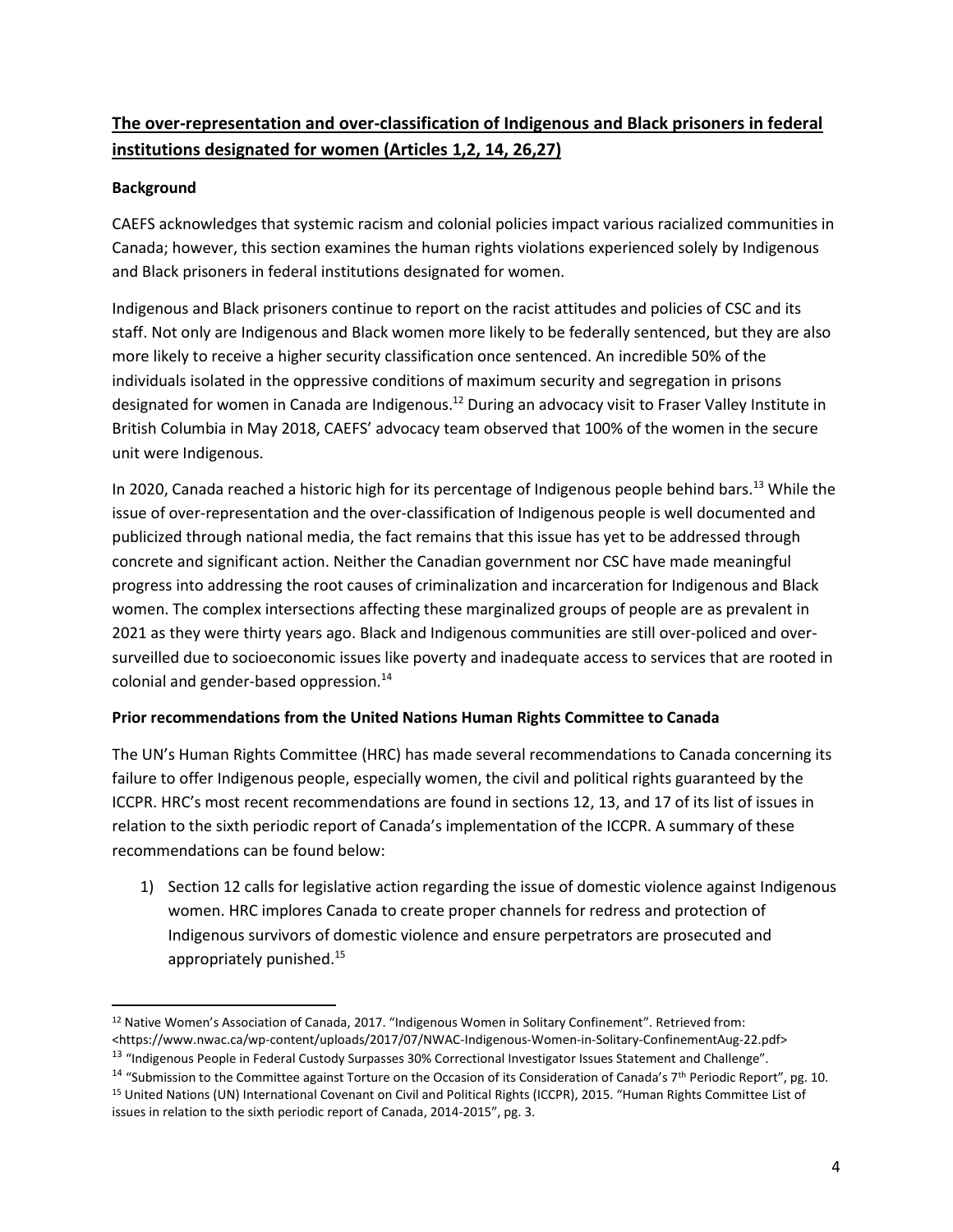- 2) Section 13 requests clear updated reports on the progress made in the cases of missing and murdered Indigenous women discussed in British Columbia's 2013 inquiry report. HRC further requests for Canada to provide "disaggregated data on the number of investigations, prosecutions, convictions and sanctions imposed in cases of disappearances and murders of Aboriginal women and girls."<sup>16</sup>
- 3) In Section 17, HRC requests information on the disproportionately high rates of Indigenous persons, including women, deprived of their liberty in Canadian federal and provincial prisons. Moreover, Canada is required to provide HRC with information regarding the effective implementation of alternatives to imprisonment as set forth in subsection 717(1) of the Criminal Code and disaggregated data on Indigenous prisoners who serve their sentences in their communities as set forth in subsection 718.2(e) and section 742.1 of the Criminal Code.<sup>17</sup>

Both the Truth and Reconciliation Commission of Canada (TRC) and the National Inquiry on Missing and Murdered Indigenous Women and Girls (MMIWG), which has now expanded its mandate to include Two-Spirit, lesbian, gay, bisexual, transgender, queer, questioning, intersex and asexual (2SLGBTQQIA) people, have published reports on two separate crises affecting Indigenous people in Canada. The TRC published a 12-volume report on the history of residential schools, the inter-generational trauma that occurred as a result of these schools, and 94 Calls to Action for the federal government to redress the legacy of residential schools and advance reconciliation. To date, many of TRC's calls to action have been left unanswered. Of note are the following calls to action that address the experiences of Indigenous people, especially women, who are incarcerated:

- 1) "30. We call upon federal, provincial, and territorial governments to commit to eliminating the overrepresentation of Aboriginal people in custody over the next decade, and to issue detailed annual reports that monitor and evaluate progress in doing so."<sup>18</sup>
- 2) "32. We call upon the federal government to amend the Criminal Code to allow trial judges, upon giving reasons, to depart from mandatory minimum sentences and restrictions on the use of conditional sentences."<sup>19</sup>
- 3) "34. We call upon the governments of Canada, the provinces, and territories to undertake reforms to the criminal justice system to better address the needs of offenders with Fetal Alcohol Spectrum Disorder (FASD)."<sup>20</sup>
- 4) "38. We call upon the federal, provincial, territorial, and Aboriginal governments to commit to eliminating the overrepresentation of Aboriginal youth in custody over the next decade." $^{21}$

MMIGW has a separate section of its reporting dedicated entirely to "Calls to Justice" on behalf of indigenous women, girls and 2SLGBTQQIA people. This section includes many calls to action relevant to

- <sup>19</sup> Ibid.
- <sup>20</sup> Ibid, 4.
- $21$  Ibid.

<sup>16</sup>. "Human Rights Committee List of issues in relation to the sixth periodic report of Canada, 2014-2015", pg. 3. <sup>17</sup> Ibid.

<sup>18</sup> Truth and Reconciliation Commission of Canada, 2015. "Truth and Reconciliation Commission of Canada: Calls to Action", pg.3.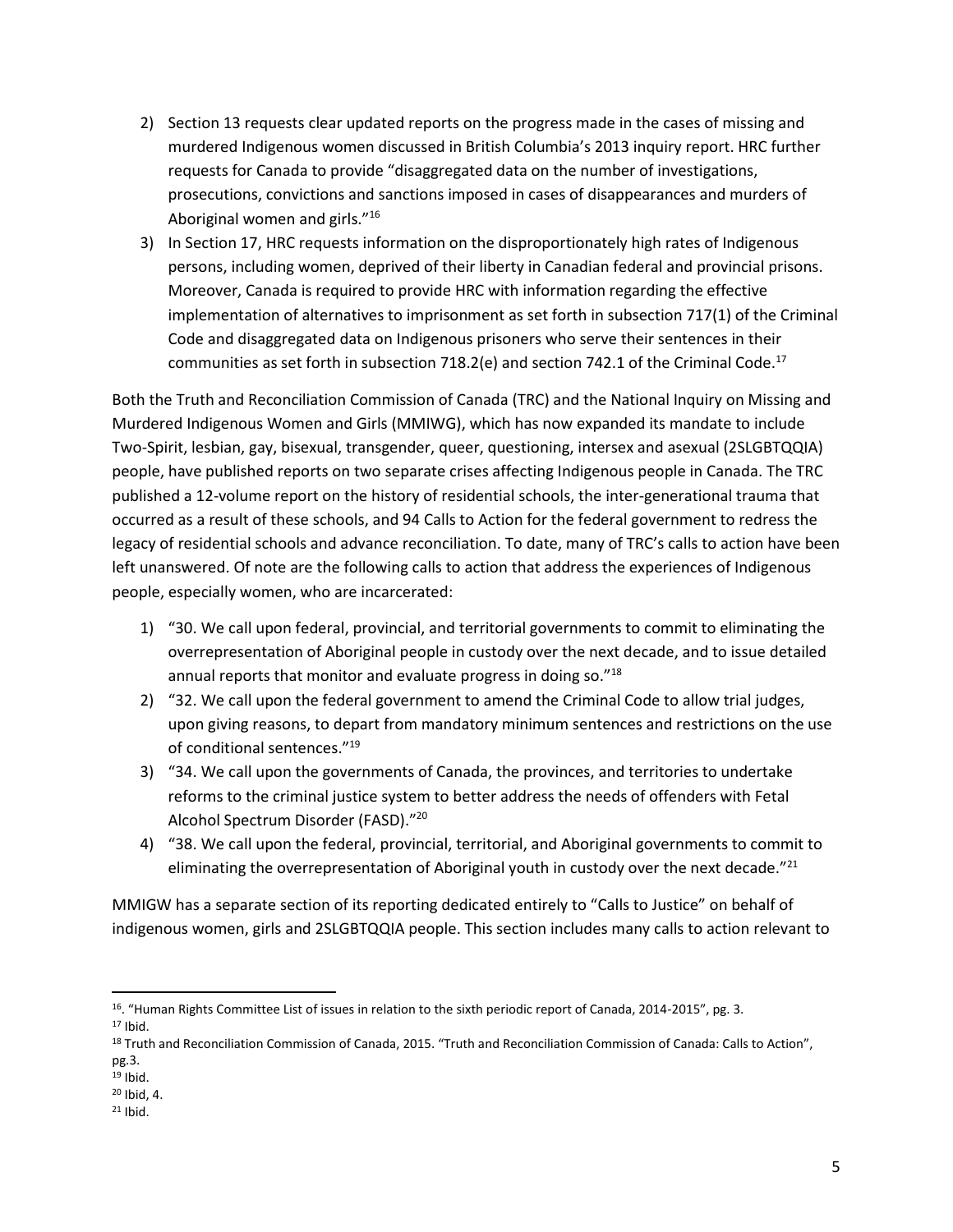the present submission, including sections 14.1 to 14.13 which specifically address CSC. The following excepts deal solely with issues of over-classification of Indigenous women by CSC:

- 1) 14.3 We call upon CSC to immediately rescind the maximum-security classification that disproportionately limits federally sentenced Indigenous women classified at that level from accessing services, supports, and programs required to facilitate their safe and timely reintegration.<sup>22</sup>
- 2) 14.4 We call upon CSC to evaluate, update, and develop security classification scales and tools that are sensitive to the nuances of Indigenous backgrounds and realities.<sup>23</sup>

### **The over-representation and over-classification of Indigenous and Black prisoners**

The Government of Canada has been presented with statistics of over-representation and overclassification of Indigenous peoples for decades. Most recently, in 2020 the Office of the Correctional Investigator (OCI) released a statement on the historic proportion of Indigenous prisoners in federal and provincial/territorial institutions across the country. While First Nation, Inuit and Métis peoples account for 5% of the general Canadian population, they represent 30% of all federally sentenced prisoners.<sup>24</sup> This trend is even starker for Indigenous women, who account for 42% of all federally sentenced female prisoners and 26% of women supervised in communities.<sup>25</sup> The current trend noted by Correctional Officer Dr. Ivan Zinger is that Indigenous prisoner populations are increasing (+43.3% since April 2010) while non-indigenous incarcerated populations are decreasing (-13.7% for that same time period), resulting in an "Indigenization" of Canada's correctional system.<sup>26</sup> Similarly, since 2010 the rate of incarceration for federally sentenced Indigenous women has increased by 73.2%.<sup>27</sup>

In recent years, Black people have also experienced an increased rate of incarceration. <sup>28</sup> From 2005-2015, the Black population in federal institutions increased by 69%.<sup>29</sup> According to the CHRC's 2018 submission to the Committee against Torture, the UN Working Group of Experts on persons of African descent expressed extreme concern with the over-representation of Black individuals in Canadian prisons.<sup>30</sup> Black individuals make up a small percentage of the Canadian population, approximately 2.9%, yet they account for 8.6% of the federally incarcerated population.

CSC's classification system perpetuates the justice system's racist practices through its overclassification of Indigenous and Black prisoners. The classification tool used by CSC to assess women's security levels when they first enter the prison, known as the Custody Rating Scale (CRS), was developed in the late eighties, and implemented in the early nineties, and was based on a sample of white male

<sup>22</sup> The National Inquiry into Missing and Murdered Indigenous Women and Girls (MMIWG), 2019. "Reclaiming Power & Place: The Final Report of the National Inquiry into Missing and Murdered Indigenous Women and Girls", pg. 27.  $23$  Ibid.

<sup>&</sup>lt;sup>24</sup> "Indigenous People in Federal Custody Surpasses 30% Correctional Investigator Issues Statement and Challenge".

<sup>25</sup> OCI, "2018-2019 Annual Report", pg. 106.

<sup>&</sup>lt;sup>26</sup> "Indigenous People in Federal Custody Surpasses 30% Correctional Investigator Issues Statement and Challenge".

<sup>27</sup> "2018-2019 Annual Report", pg. 106.

<sup>28</sup> OCI, 2020. "2019-2020 Annual Report", pg. 20.

<sup>&</sup>lt;sup>29</sup> The Standing Senate on Human Rights, 2019. "Interim Report- Study on the Human Rights of Federally-sentenced Persons: The Most Basic Human Right is to be Treated as a Human Being", pg. 43.

<sup>&</sup>lt;sup>30</sup> "Submission to the Committee against Torture on the Occasion of its Consideration of Canada's 7<sup>th</sup> Periodic Report", pg. 10.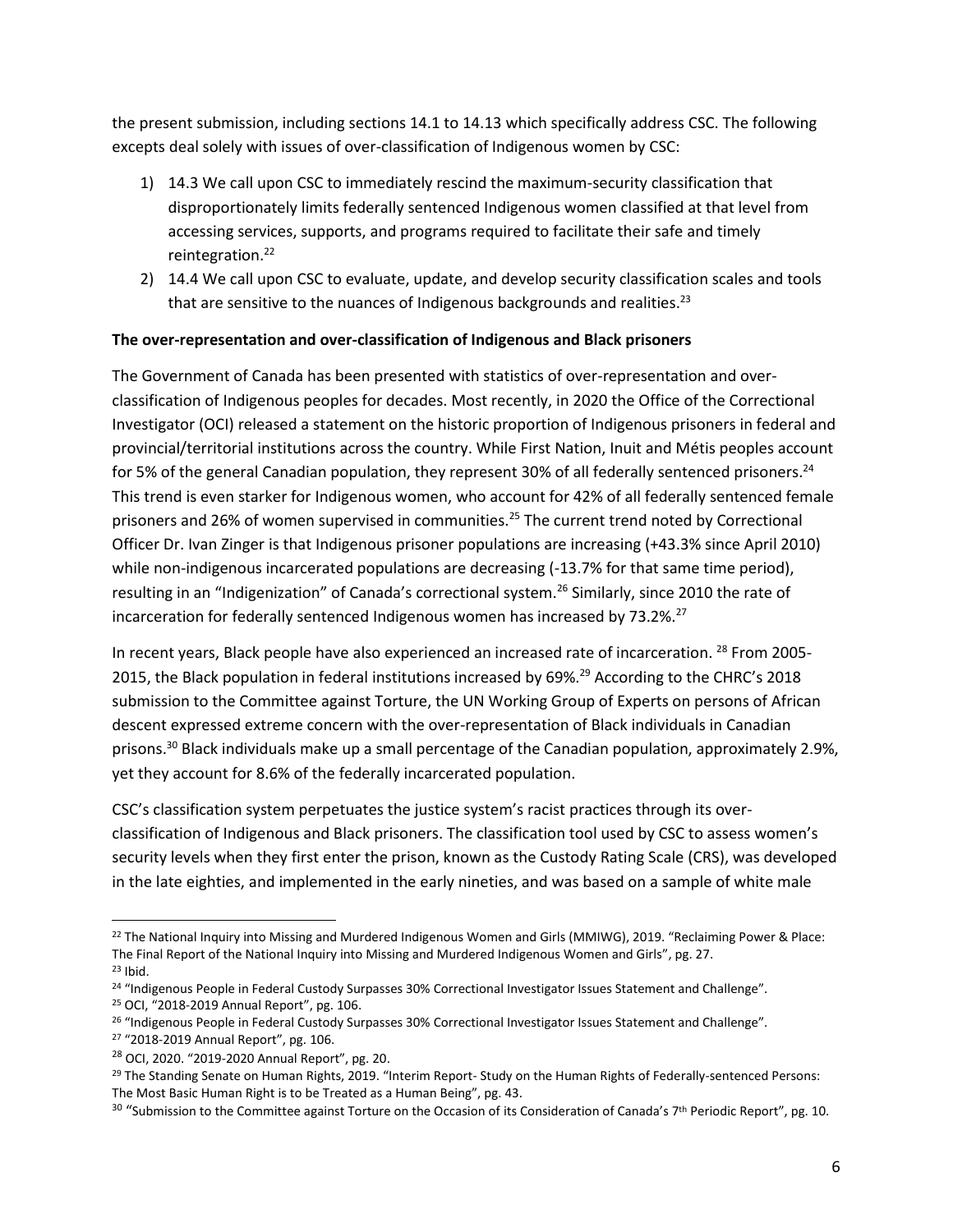prisoners.<sup>31</sup> CSC's own research has documented that the CRS does not accurately assess the so-called risks posed by women prisoners. In 2003, the CHRC confirmed this finding in its report entitled "Protecting Their Rights." They determined that CSC's classification scheme discriminates against women on the basis of sex, race and disability, and that most Indigenous women are over-classified and therefore unable to access programming, recreational and other services, and conditional release.<sup>32</sup>

To date, CSC has made no changes to the CRS or the way it is used on women; unsurprisingly, women, and particularly Indigenous and Black women, continue to be over-classified. A 2017 report of the Auditor General found that CSC frequently overrode the results of this faulty tool, but instead of overriding the test in favour of moderate security outcomes, staff placed twice as many women prisoners in higher levels of security than the test recommended.<sup>33</sup> In other words, the issue of overclassification is not solely the product of a discriminatory tool; it owes a great debt to discriminatory attitudes among correctional staff as well. In fact, in 2017, the Supreme Court of Canada recognized that Indigenous women are among the most vulnerable to discrimination within corrections.<sup>34</sup>

#### **Related UN recommendations**

As previously mentioned, in October of 2016 the UN Working Group of Experts on persons of African descent observed that racial profiling is "endemic in the strategies and practices used by law enforcement" in Canada and that the use of "carding" and street checks disproportionately affects people of African descent.<sup>35</sup>

Recommendations regarding the over-representation and over-classification of Indigenous and Black women in Canada are made in both the Committee on the Elimination of Racial Discrimination's concluding observations on the combined 21<sup>st</sup> to 23<sup>rd</sup> periodic reports of Canada (2017) and the Committee against Torture's concluding observations on the seventh periodic report of Canada (2018).

In the 2017 report on Canada's implementation of the International Convention on the Elimination of All Forms of Racial Discrimination, section 15 is dedicated to recommendations specific to "Racial profiling and disproportionate incarceration".<sup>36</sup> Subsequently, s.16 (a,b,c,d,e,f) and s.18(a,b) discuss Canada's failures to prevent discrimination within its carceral system. Recommendations from the aforementioned sections include, but are not limited to:

• "Implement the United Nations Declaration on the Rights of Indigenous Peoples, and adopt a legislative framework to implement the Convention — including a national action plan, reform

<sup>31</sup> CSC, 2018. "Commissioner's Directive (CD) 705-7: Security Classification and Penitentiary Placement."

<sup>32</sup> CHRC, 2003. "Protecting Their Rights: A Systematic Review of Human Rights in Correctional Services for Federally Sentenced Women". Retrieved online: https://www.chrcccdp.gc.ca/eng/content/protecting-their-rightssystemic-review-human-rightscorrectional-servicesfederally>.

<sup>&</sup>lt;sup>33</sup> Office of the Auditor General of Canada, 2017. "Fall Reports of the Auditor General of Canada to the Parliament of Canada, Report 5—Preparing Women Offenders for Release—Correctional Service Canada". Retrieved online:

https://www.oagbvg.gc.ca/internet/English/parl\_oag\_201711\_05\_e\_42670.html

<sup>34 307</sup> Ewert v Canada, 2018 SCC 30, at para. 54. Retrieved from: Canada without Poverty, Chair in Indigenous Governance, and FAFIA, 2019. "National Action Plan to End Violence against Indigenous Women and Girls: The Time is Now", pg. 6.

<sup>35&</sup>quot;Submission to the Committee Against Torture on the Occasion of its Consideration of Canada's 7<sup>th</sup> Periodic Review", pg. 10. <sup>36</sup> UN International Convention on the Elimination of All Forms of Racial Discrimination, 2017. "Committee on the Elimination of Racial Discrimination concluding observations on the combined  $21^{st}$  to  $23^{rd}$  periodic reports of Canada", s 15.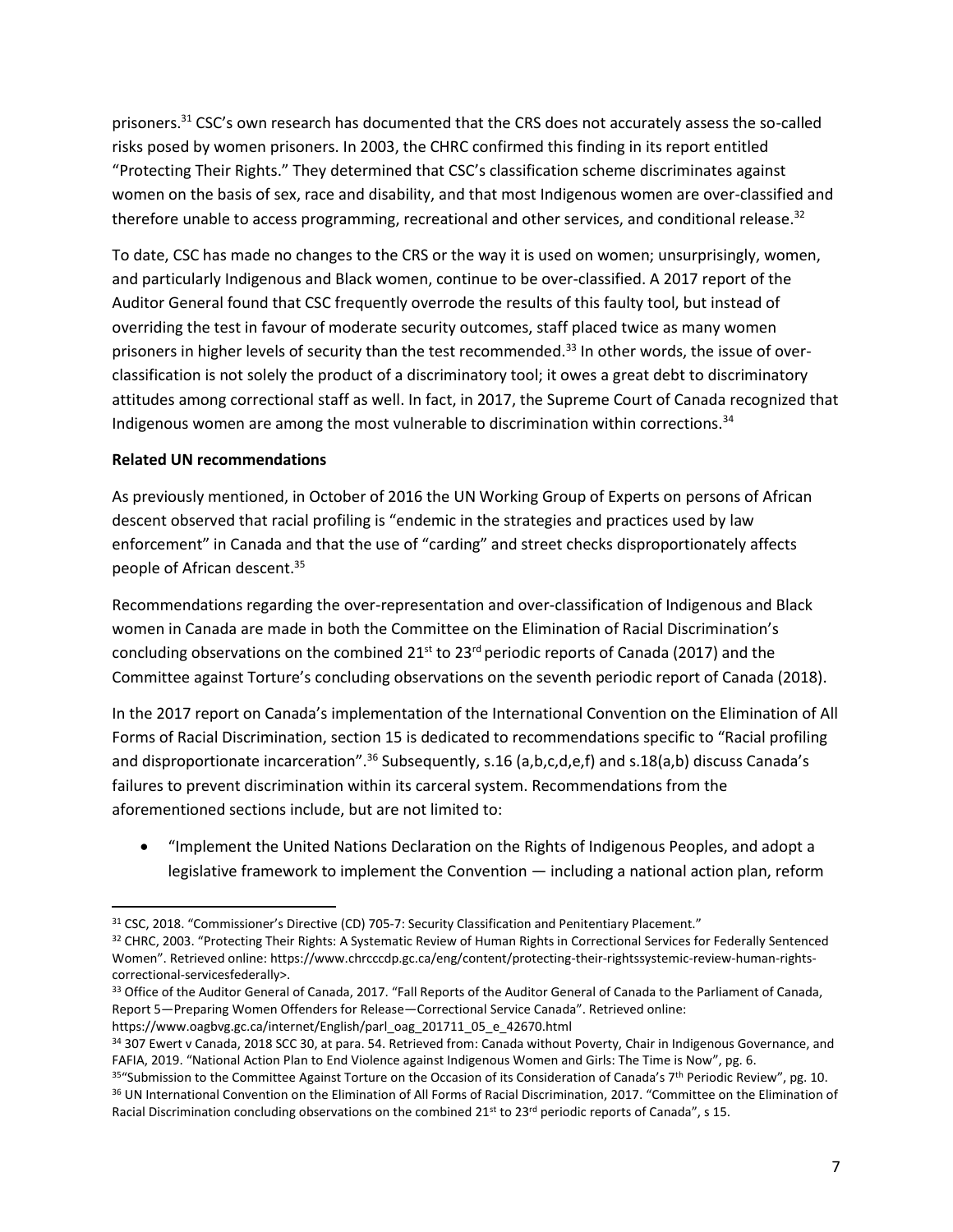of national laws, policies and regulations to bring them into compliance with the Declaration, and annual public reporting;"<sup>37</sup>

- "Make it mandatory to collect and analyse data at the federal, provincial and territorial levels on random stops by law enforcement officers, including on the ethnicity of the persons stopped, the reason for the stop, and whether the stop resulted in an arrest, prosecution and conviction, and report publicly on this data at regular intervals;"<sup>38</sup> and
- "Address the root causes of overrepresentation of African-Canadians and indigenous peoples at all levels of the justice system, from arrest to incarceration, such as by eliminating poverty, providing better social services, re-examining drug policies, preventing racially biased sentencing through training of judges, and providing evidence-based alternatives to incarceration for nonviolent drug users, and fully implement the recommendations of the Truth and Reconciliation Commission on this topic, in order to reduce the incarceration of African-Canadians and indigenous peoples;"<sup>39</sup>

The 2018 Committee against Torture report makes recommendations based on Canada's systemic issues of gender-based violence and oppression, particularly in the case of Indigenous women and girls.<sup>40</sup> As previously noted, gender-based violence and oppression have a direct link to victimization and criminalization and are therefore important to the material covered in this section. Furthermore, s.13(d) specifically speaks to Canada's obligation to address the over-representation of Indigenous peoples and other minority groups in prisons and its underlying causes.<sup>41</sup> The Committee acknowledges the MMIWG reports, but "remains seriously concerned about the continued and consistent reports of disproportionate levels of violence against members of this group overall."<sup>42</sup>

### **CAEFS' recommended questions**

- How will Canada rectify the issue of over-surveilling/over-policing of Indigenous and Black communities?
- How will Canada address the issue of security over-classification of Indigenous and Black women and gender diverse people in federal institutions designated for women?

### **CAEFS' recommendations**

• There is an urgent need for the decarceration of Indigenous women. The lack of available community release options is not as much due to the legislation as it is to policy decisions which have compromised the effect of the legislation. The Corrections and Conditional Release Act (CCRA) is set up to facilitate community release. The intent of sections 81 and 84 of the CCRA was to afford Indigenous communities' greater control over matters affecting them.

<sup>37 &</sup>quot;Committee on the Elimination of Racial Discrimination concluding observations on the combined 21st to 23rd periodic reports of Canada", s 18(b).

<sup>38</sup> Ibid, s 16(b).

<sup>39</sup> Ibid, s 16(d).

<sup>40</sup> UN International Convention against Torture and Other Cruel, Inhuman or Degrading Treatment or Punishment, 2018. "Committee against Torture concluding observations on the seventh periodic report of Canada", s 49(a) to (f).

<sup>41</sup> Ibid, s 13(d).

<sup>42</sup> Ibid, s 48.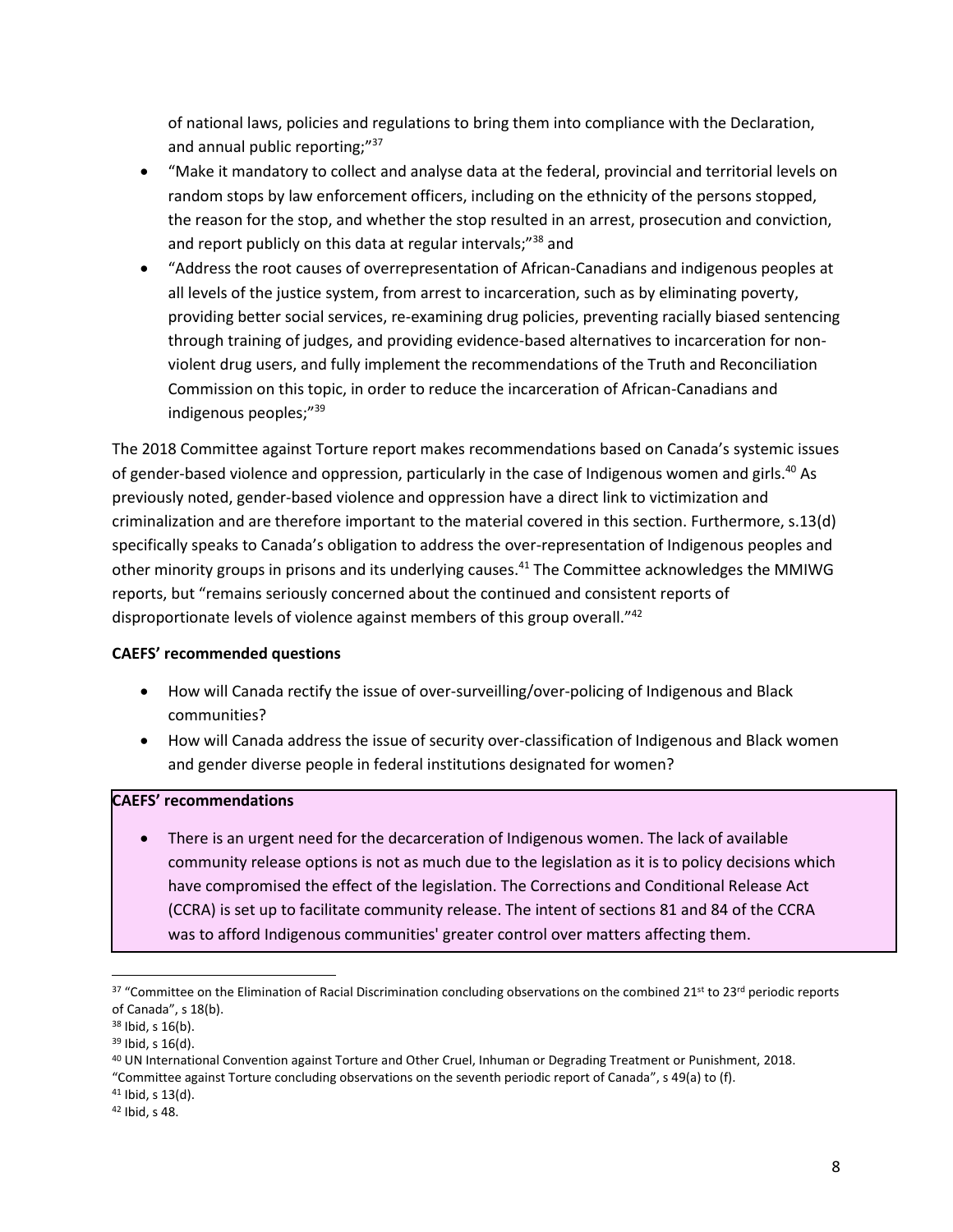- Abolish mandatory minimum sentences and parole ineligibility periods as they disproportionately impact Indigenous and Black women. Mandatory minimum sentences deny judges the ability to consider lower levels of culpability, for example, in instances where an accused is party to a spouse's offence or where the accused was acting in relation to an offence against oneself or one's child.
- Conduct a National Inquiry into anti-Black and anti-people of colour policing tactics in Canada.

# **Solitary confinement (Articles 7,9,10, 26)**

#### **Structured Intervention Units background**

The segregation regime in Canada was replaced by Structured Intervention Units (SIUs) through amendment Bill C-83 to the CCRA, in December of 2019. This amendment was ratified after two court challenges determined that the practice of administrative segregation in Canadian federal prisons under the CCRA was unconstitutional.<sup>43</sup> According to the court rulings, administrative segregation violated sections 7 (The right to life, liberty and security of person), 12 (The right not to be subjected to any cruel and unusual treatment or punishment) and 15 (The right to equality before and under law and equal protection and benefit of law) of the Canadian Charter of Rights and Freedoms, part one of Canada's Constitution Act of 1982.<sup>44</sup>

CAEFS asserts that the practice of segregation in the prison system is ongoing and largely unchanged; it is just being called by another name.

### **Relevant CSC policies and directives**

These court challenges, and the resulting changes to the CCRA, clarified the Charter protections required to uphold the rights of prisoners placed in isolation. The CCRA now stipulates that:

- 1) any isolation amounting to solitary confinement be strictly limited to 15 days;
- 1) the placement in isolation be reviewed after five working days by an independent arbiter or a body with the power to order the release of the prisoner, such as a SIU Review Committee or Independent External Decision Makers;
- 2) mentally ill persons be protected from any form of extreme isolation; and
- 3) the Commissioner of CSC has the power to designate any areas of the prisons as SIUs.<sup>45</sup>

In addition to the provisions mentioned above, Bill C-83 requires CSC to provide four hours of out-of-cell time every day between 7.00 a.m. and 10 p.m. $^{46}$  CSC must also provide the prisoner with an opportunity for meaningful human contact and an opportunity to participate in the programs and services that

<sup>43</sup> British Columbia Civil Liberties Association (BCCLA) v. Canada (Attorney General), 2018 BCSC 62 (17 January 2018), and Canadian Civil Liberties Association (CCLA) v. Canada (Attorney General), 2019 0NCA 243 (28 March 2019).

<sup>44</sup> British Columbia Civil Liberties Association, 2021. "Justice, not torture: challenging solitary confinement in Canadian prisons". Retrieved from: https://bccla.org/our-work/solitary-confinement/

<sup>45</sup> CCRA, s 32(1).

<sup>46</sup> Ibid, s 36(1)(a).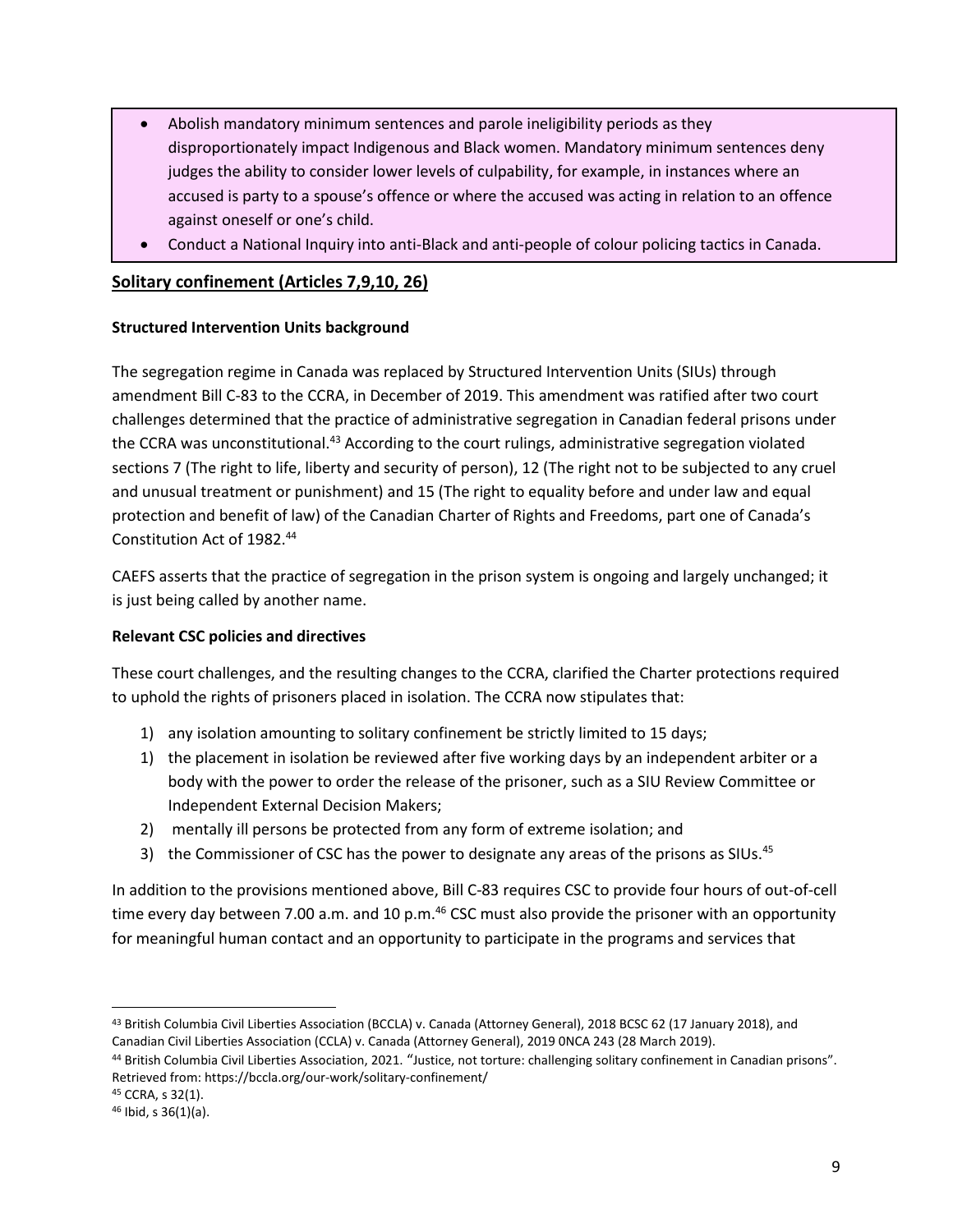respond to their specific needs and the risks associated with the prisoner.<sup>47</sup> In Commissioner's Directive (CD) 711: Structured Intervention Units, "meaningful human contact" is described as "the opportunity for human interaction with others that is conducive to building rapport, social networks or strengthening bonds with family or other supports".<sup>48</sup>

CAEFS does not subscribe to the belief that the new provisions to the CCRA have ended the regime of segregation, and instead calls for the abolition of all forms of segregation as oppressive, punitive, and inhumane practices.

### **Preliminary research on early-stage SIU implementation**

Preliminary studies on the administration of the SIU model in federal institutions in Canada have shown its ineffectiveness as a deterrent to the use of segregation. In 2019, Public Safety Canada established an SIU Implementation Advisory Panel to examine the early stages of SIU implementation in Canada. This panel was forced to dissolve after one year due to CSC's refusal to provide the requested SIU-specific data.<sup>49</sup> At the request of Public Safety Canada, one panel member continued the study and co-authored Canada's first study on early-stage SIU implementation, "Understanding the Operation of Correctional Service Canada's Structured Intervention Units: Some Preliminary Findings". This report was done using an administrative dataset of 1,666 incidents involving men, women, and gender diverse prisoners sent to SIUs.<sup>50</sup> The findings most relevant to CAEFS and the women and gender diverse people it serves are listed below:

- 1) Only 5.7% of recorded SIU incidents achieved 4-hours outside of the cell every day. Roughly 6% missed up to 20% of their mandatory four hours outside of cell. The majority (66.3%) missed their four hours outside of their cell in over three-quarters of their time spent in an SIU. Roughly 39% did not receive 4 hours outside of the cell every day for the entirety of their stay.<sup>51</sup>
- 2) 2.3% of the SIU stays (39 person-stays in all) in the SIUs involved women. Thirty-two of these 39 women (or 82%) were placed in SIUs in one institution: Edmonton Institution for Women  $(EIFW).$ <sup>52</sup>
- 3) 51% of the person-stays in the SIUs are for 15 days or fewer, with the remaining 49% being distributed between 16 and 291 days, which marks the end of the study.

### **Other methods of solitary confinement practiced in Canada**

Although this section focuses primarily on the use of SIUs as an unconstitutional practice of solitary confinement, CSC also employs a myriad of other segregation methods to isolate prisoners for unregulated periods of time. The alternative segregation methods of observation cells, CSC Treatment

<sup>47</sup> Parliament of Canada, 2019. "Legislative Summary of Bill C-83: An Act to amend the Corrections and Conditional Release Act and another Act". Retrieved from:

https://lop.parl.ca/sites/PublicWebsite/default/en\_CA/ResearchPublications/LegislativeSummaries/421C83E <sup>48</sup> CSC, 2019. "CD 711: Structured Intervention Units, Annex A Cross-References and Definitions".

<sup>49</sup> Anthony N. Doob and Jane B. Sprott, 2020. "Understanding the Operation of Correctional Service Canada's Structured Intervention Units: Some Preliminary Findings", pg. 6.

<sup>50</sup> Ibid, 8.

<sup>51</sup> Ibid, 18.

<sup>52</sup> Ibid, 21.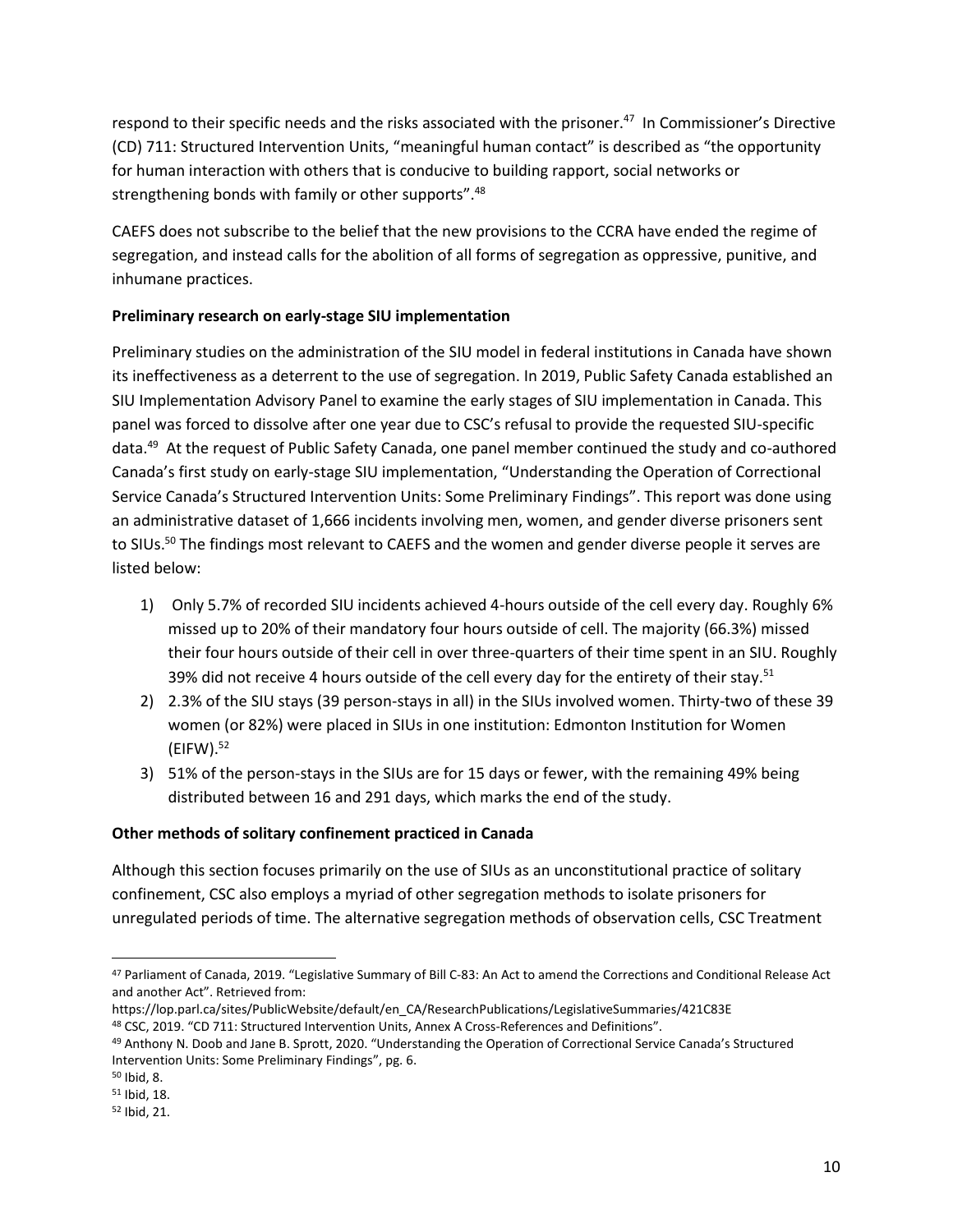Centres, lockdowns, dry cells, and maximum-security pods will be briefly discussed in the following section.

If a prisoner is deemed to be at moderate to high risk of attempting suicide, the warden can authorize their placement in an observation cell.<sup>53</sup> Observation cells are similar to SIUs, but they have windows in the door to permit continuing observation by CSC staff, and lights which are kept on 24 hours a day. There is currently no way to challenge a placement in an observation cell, nor is there any external review process for such a placement. Rules governing required amount of time outside the cell or opportunities for meaningful human contact do not apply in the same way to confinement in observation cells as they do to SIUs.

Under the CCRA and CD 711, CSC is obligated to provide varying degrees of essential and non-essential physical, mental, and dental health care to prisoners.<sup>54</sup> CSC has five Treatment Centres (although only two of the five accept women) that offer acute and chronic mental health care to prisoners who require in-patient treatment due to severe mental illness.<sup>55</sup> If a prisoner is sent to a CSC Treatment Centre, they may be placed in a "quiet room" or be isolated for long periods. Again, this type of confinement is not regulated like SIUs are, particularly in terms of time limits, external review or opportunities to challenge the placement.

Wardens at federal prisons regularly order lockdowns for periods that can range from hours to weeks. During lockdowns, prisoners may be allowed out of their cell for only short periods of time to take a shower or make a phone call. In more extreme situations, they may not be allowed out at all. The reasoning for lockdowns can vary widely, from searches (for drugs or weapons) to staff shortages, as well as construction work, and other operational or administrative reasons. There is no law or CD clearly allowing wardens the power to lock down a prison, which also means that lockdowns are not regulated in any way. Like many other alternative segregation methods, there are no time limits or mechanisms for prisoners to challenge their imposition.

In a 'dry cell', lights are kept on at all hours of the day and night. If the warden has reasonable grounds to believe that a prisoner has ingested drugs or weapons or is carrying either in a body cavity, the warden may request for the prisoner in question to be "dry-celled" for as many days as the warden thinks is necessary.<sup>56</sup> According to CSC, in a dry cell, you must be visited at least once every day by a registered health care professional.<sup>57</sup> This is especially problematic for prisoners with vaginas, as there is no way for the ingested drugs or weapons to be expelled without intervention.

Secure units are isolated from the general prison population and contain maximum security cells (or 'max pods'). The only difference between max pods and solitary confinement is that max pods have access to a larger yard area for one hour a day, and a small common area shared with three to five other women. Women classified as maximum security are confined to those cells and that small common

<sup>53</sup> CSC, 2017. "CD 843: Interventions to Preserve Life and Prevent Serious Bodily Harm". <sup>54</sup> CCRA, s 85.

<sup>&</sup>lt;sup>55</sup>CSC 2011. "Audit of Regional Treatment Centres and the Regional Psychiatric Centre".

<sup>56</sup> CSC, 2015. "CD 566-7: Searching of Inmates".

<sup>57</sup> CCRA, 51(1).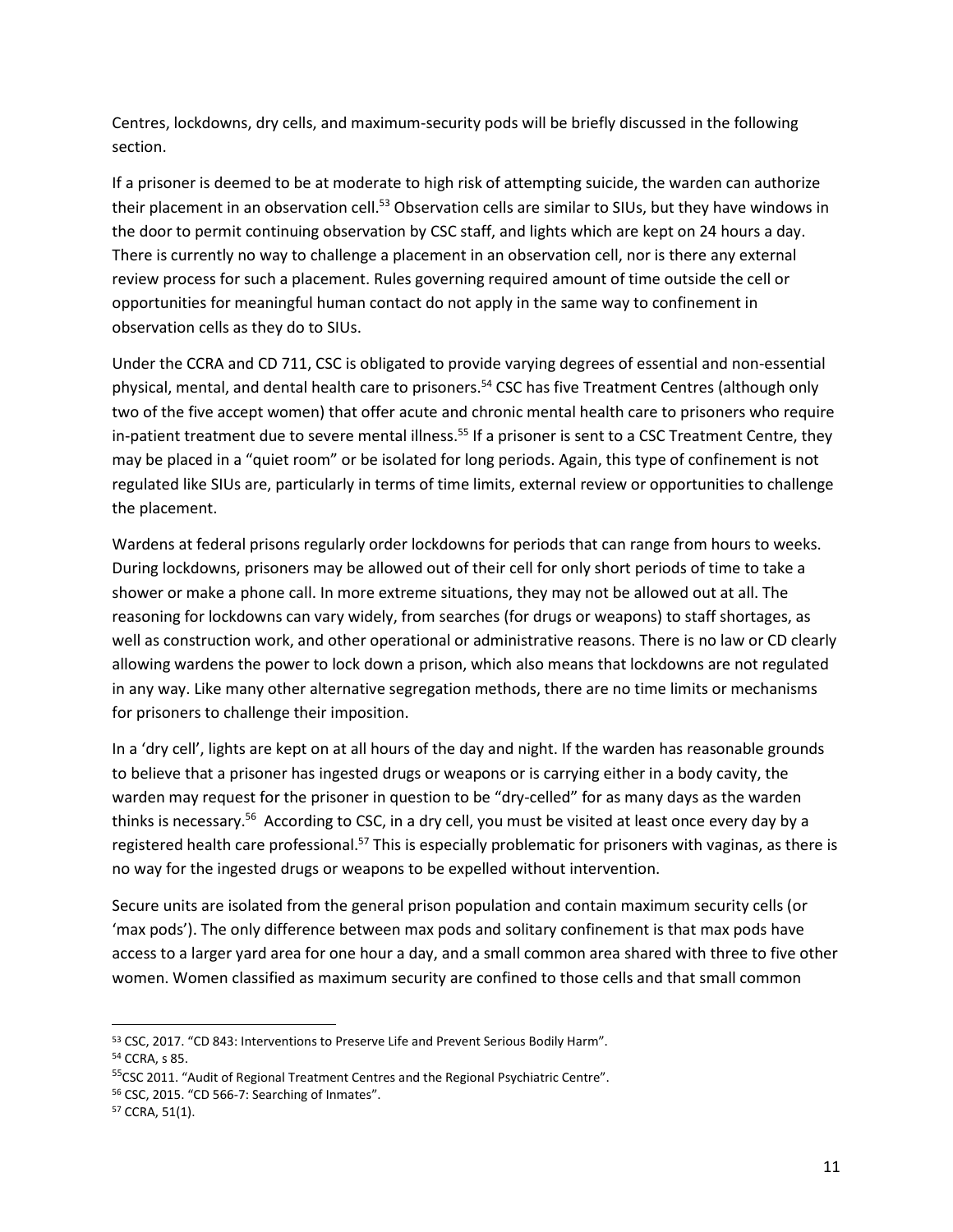area, which contains a TV, couch, table, fridge, and washing machine, often for 23 hours a day. When there is a lockdown, often a daily occurrence due to the pandemic, women in the secure units are confined entirely to their cells and are denied access to programs, school, mental health supports and sometimes even showers. In Canada, all prisoners sentence to life in federal institutions designated for women spend their first two-years of institutionalization in max pods. This is not a sentence or security requirement, but rather a chosen practice by CSC.

It should be noted that while in max pods, or in any other type of solitary confinement, prisoners have limited access to mandatory programming. This inability to access timely programming can delay completion of CSC's correctional plan, and can prolong time spent in prison. Solitary confinement is detrimental to every aspect of a prisoners' life.

#### **Solitary confinement from CAEFS' perspective**

Since the changes to the CCRA through Bill C-83, CAEFS has observed through its cross-country advocacy at the six federal institutions designated for women that the unconstitutional practice of segregation, often colloquially referred to as solitary confinement, is ongoing. SIUs are being used to circumvent the illegality of administrative segregation practices and prisoners are still experiencing the same human rights violations as they were prior to the court rulings of 2019. The committees established to review SIU placements, such as the SIU Review Committee and the Independent External Decision Makers, have not been properly equipped to complete their mandates and therefore, have been rendered ineffective.<sup>58</sup>

CAEFS is currently involved in two separate charges against CSC for inappropriate and traumatic use of solitary confinement. CAEFS has an ongoing human rights complaint against CSC, alleging CSC discriminates against federally sentenced women on the grounds of sex, race, and mental health. The complaint specifically targets CSC's excessive use of segregation in cases impacting Indigenous people and people with mental illnesses in the federal prisons designated for women. <sup>59</sup>

CAEFS is also involved in a supportive role with the ongoing case of Ms. Adams, a woman who was accused by CSC officers of bringing drugs into NOVA. Following this accusation, Ms. Adams was held in segregation ("dry cell") under direct 24/7 lighted observation, and denied human contact, meaningful access to a lawyer, and private use of toilet facilities for 16 days. Ms. Adams lives with debilitating mental illness connected to a history of childhood trauma. The prison's mental health team raised concerns that the dry cell procedure would significantly exacerbate Ms. Adams's prior mental health challenges; these concerns were ignored. After CSC repeatedly failed to substantiate their assertion that drugs were present in and would be imminently expelled from Ms. Adams' vagina, Ms. Adams, with the help of CAEFS' lawyers, set out to challenge the law (s. 52(b) of the Corrections and Conditional Release Act) that gave prison management the authority to hold her in a dry cell for an indefinite period.

Given the evidence of solitary confinement's continued practice in Canadian federal institutions designated for women, CAEFS stands by the elimination of all forms of segregation, including the

<sup>58</sup> Senate Canada, 2019. "The Standing Senate Committee on Social Affairs, Science and Technology: Evidence". Retrieved from: https://sencanada.ca/en/Content/SEN/Committee/421/soci/54775-e <sup>59</sup> Ibid.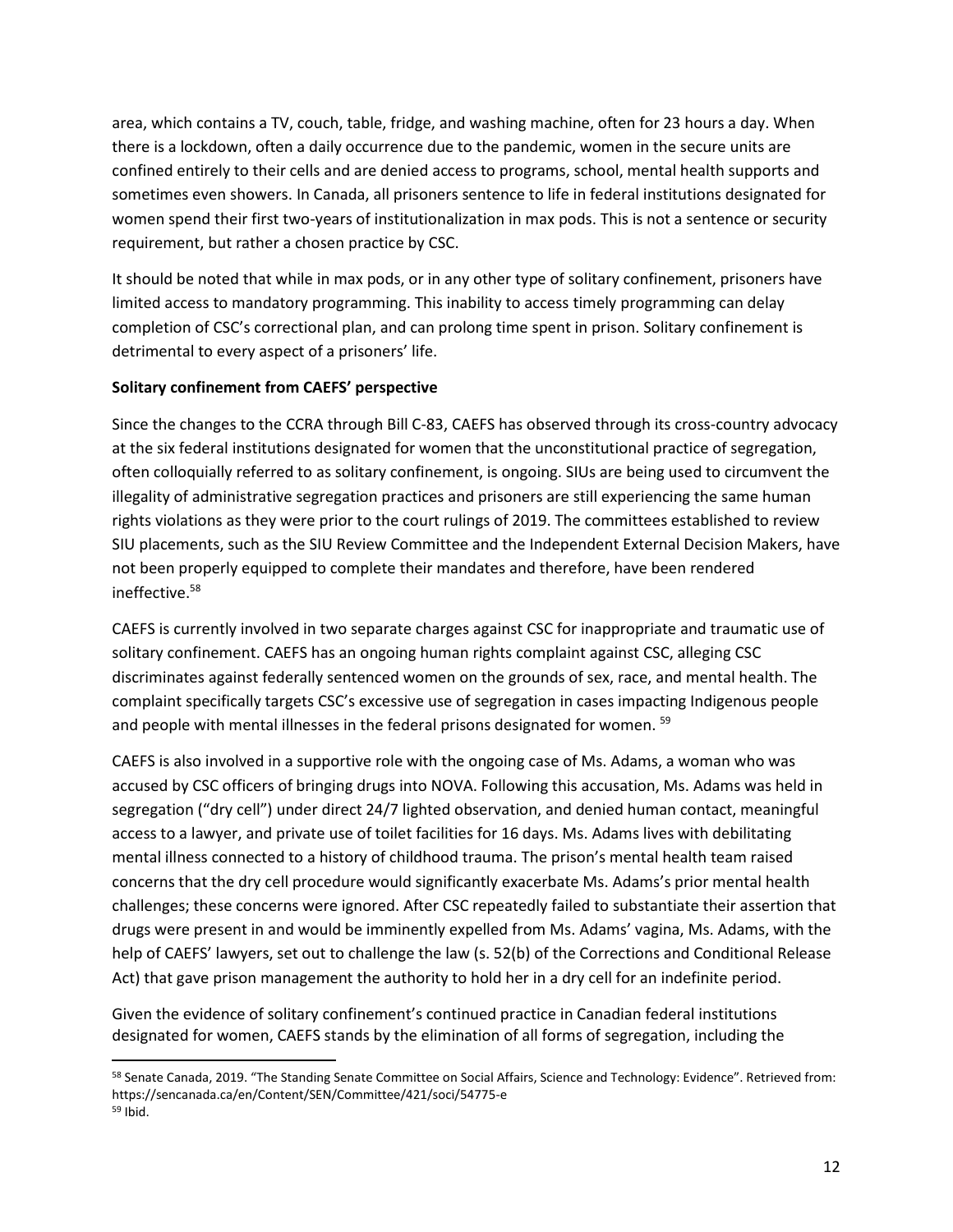method of 'dry-celling' experienced by Ms. Adams. SIUs perpetuate the inhumane and unconstitutional practice of solitary confinement. While alternate forms of segregation, such as dry-celling, fall outside the jurisdiction of the SIU model and remain unregulated. Whether solitary confinement is called a structured intervention unit; an observation cell; a lockdown; dry celling; a restrictive movement routine; or a maximum-security pod- it is still a violation of human rights and jeopardizes the security and wellbeing.

#### **Related UN recommendations**

In the concluding observations on the seventh periodic report of Canada made in December 2018 by the UN's Committee against Torture, the Committee advised Canada on its obligation to ensure all persons arrested or detained are afforded, by law and in practice, all fundamental legal safeguards against torture from the very outset of their deprivation of liberty.<sup>60</sup> The Committee also requested the establishment of an independent mechanism for addressing complaints of torture and ill-treatment in all places of deprivation of liberty, and to provide statistical data, disaggregated by sex, age, ethnic origin or nationality and place of detention, on complaints of torture and ill-treatment.<sup>61</sup> Canada is further obligated by The United Nations Standard Minimum Rules for the Treatment of Prisoners (the Nelson Mandela Rules) and the United Nations Rules for the Treatment of Women Prisoners and Noncustodial Measures for Women Offenders (the Bangkok Rules) to use solitary confinement in exceptional cases as a last resort, for the shortest amount of time possible, and for the solitary confinement to last no longer than 15 consecutive days.<sup>62</sup> The Committee against Torture draws specific attention to section 45(2) of the Nelson Mandela Rules. This section states that "solitary confinement should be prohibited in the case of prisoners with mental or physical disabilities when their conditions would be exacerbated by such measures."<sup>63</sup>

#### **CAEFS' recommended questions**

- How do the alternative methods of segregation differ from the unconstitutional practice of solitary confinement?
- Given the evidence found in preliminary SIU implementation research and CAEFS' and other organizations' advocacy, will Canada abolish all forms of segregation?

#### **CAEFS' recommendations**

- The practice of segregation should be abolished altogether, including the use of solitary confinement, maximum security units (and "max pods"), mental health monitoring, and all other forms of isolation and separation from the general prison population that carry similarly detrimental effects.
- While working to eliminate segregation, Canada should ensure access to correctional plan programming and culturally-relevant programming during segregation placement.

 $60$  "Committee against Torture concluding observations on the seventh periodic report of Canada", s 11.

<sup>61</sup> Ibid, s 5.

<sup>62</sup> Ibid, s 4.

 $63$  Ibid.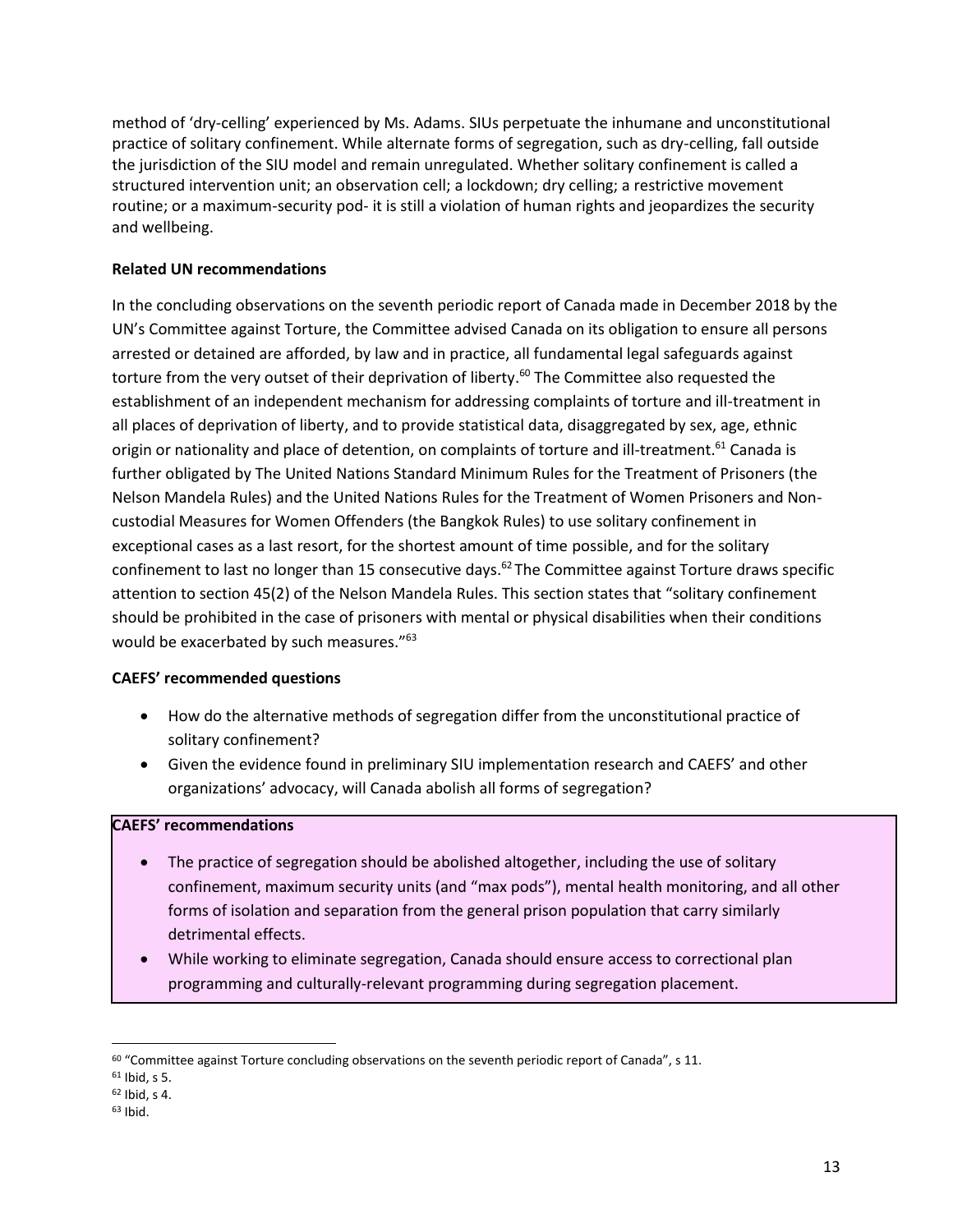## **Sexual Assault (Articles 7,9,10)**

#### **Background**

For years, CAEFS has been calling attention to how power structures within prisons make the people incarcerated therein incredibly vulnerable to abuse by CSC employees. This is particularly concerning for incarcerated women, trans, non-binary, and Two Spirit people. Many of these people have experienced abuse, including sexual abuse, prior to their prison sentences, and many likewise have extensive histories of trauma, which are deepened and furthered through the experience of incarceration. CSC has failed in its obligation to provide for the security and humane treatment of prisoners, and furthermore has failed to create an environment that is supportive of survivors or conducive to reporting instances of staff-perpetuated sexual violence.<sup>64</sup> These failures have produced an institutionalized culture of silence among prisoners and complicity or indifference on behalf of CSC and their staff.

The issue of sexual coercion and violence in federal prisons received public attention in 2020 after two CSC Correctional Officers were charged with sexual assault. In May of 2020, a former Correctional Officer at the Nova Institution for Women was arrested and charged with six counts of sexual assault, six counts of breach of trust, and one count of trying to procure sexual service -- all related to his work at the Institution.<sup>65</sup> Exactly two months later, in July of 2020, another Correctional Officer at the Grand Valley Institution (GVI), a federal institution designated for women, was arrested and charged with one count of sexual assault against a prisoner, a crime that took place four years earlier in 2016.<sup>66</sup> These two sexual assault cases against Correctional Officers indicate several realities about the prison system in Canada: (1) the presence of a culture of far and potential retribution cultivated by CSC staff against prisoners; (2) the lack of proper CSC mechanisms through which to report sexual abuse or misconduct; and (3) the pervasiveness of sexual violence against incarcerated women. $67$ 

These cases should be understood as two examples of abuses that occur every day in prison, not as isolated or uncommon incidents. The uniqueness of these cases can be found in the fact that the concerns of the people who came forward were acted upon and that the people who caused harm were held accountable in some way.

Indeed, CAEFS advocates have been made aware of and documented multiple allegations of sexual violence involving CSC staff. These incidents have included unwelcome comments of a sexual nature; overtly sexualized looks from CSC staff members; sexual assault incidents where the survivor was discouraged from disclosing details to investigators; demeaning and intrusive strip searches; and inappropriate viewing of prisoners by CSC staff while prisoners are using the toilet in their own cells.

Over the course of 2019-2020, CAEFS' regional advocates reported cases of injustice regarding CSC culture 18 times. The issues raised by people in the prisons designated for women include bullying,

<sup>64</sup> CCRA, s 3(a).

<sup>65</sup> CAEFS News release, May 2020. "Former Correctional Officer at the Nova Institution for Women Arrested on Charges of Sexual Assault Against Prisoners."

<sup>66</sup> Ibid.

<sup>67</sup> Ibid.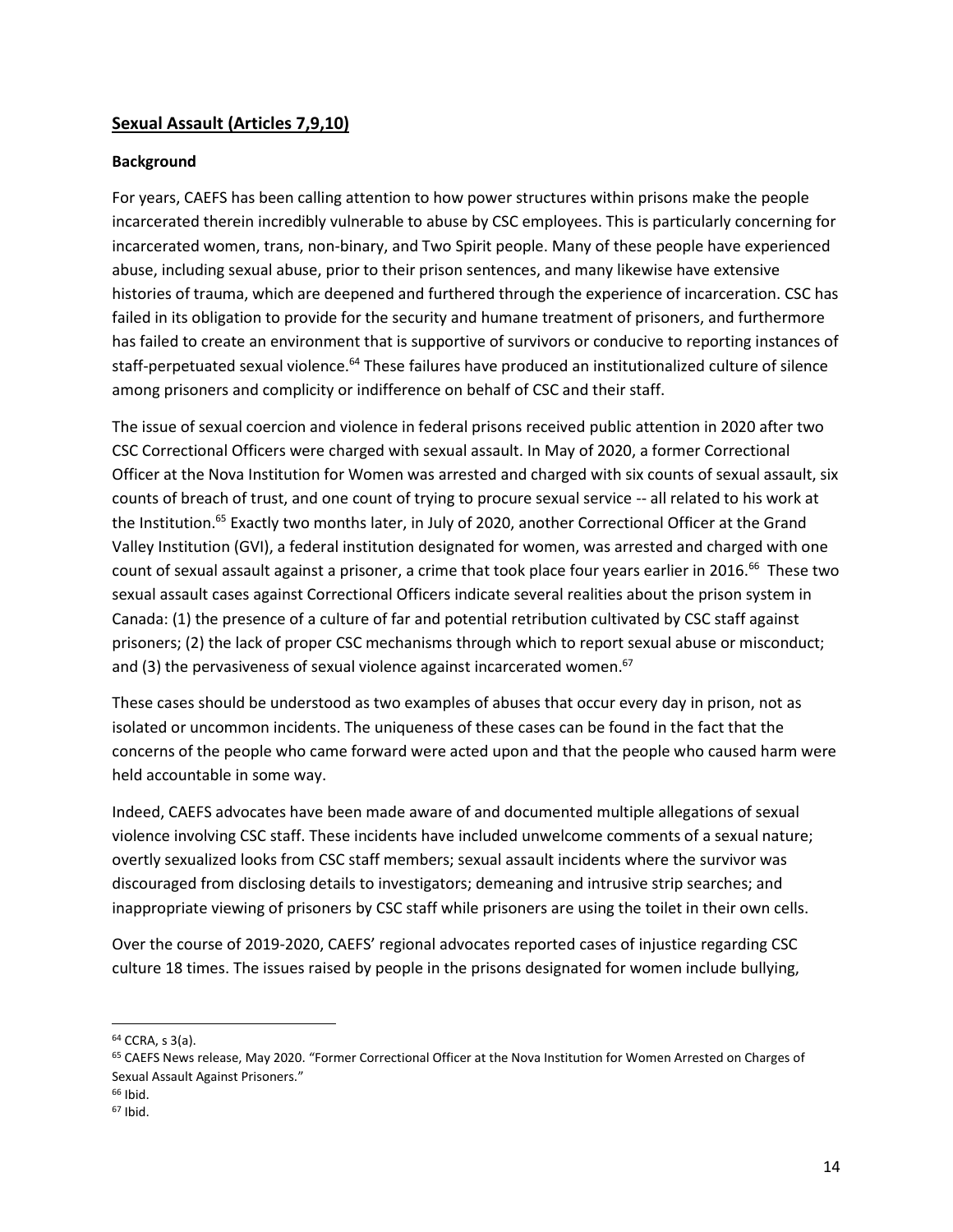harassment, assault (including sexual assault perpetrated by CSC staff), failure to intervene in assaults, and lack of staff sensitivity to specific needs of women, trans, non-binary, and Two Spirit people.

### **CSC relevant policies and directives**

The deliberate protection of individuals with histories of trauma or abuse, individuals perceived as being 2SLGBTQQIA, individuals with physical or mental disabilities, and women is crucial as marginalized prison populations are often the populations most likely to experience sexual violence<sup>68</sup>. CSC's institutionalized culture of silence is further exacerbated by its limited appetite for conceiving or enforcing policies concerning sexual assault by a CSC employee. People in prison can be silenced more easily than those outside of prisons: silencing can be accomplished actively - through discouraging or intimidating witnesses - or passively -through poor documentation and report tracking over time. This indifference toward sexual violence in prisons is explicit in CSC's lack of cohesive policies, procedures or Commissioner's Directives concerning sexual assault perpetrated by employees. At present, there are only two documents that provide guidance to CSC staff on how to respond to a prisoner's report of sexual misconduct or assault. "What to Do if an Inmate is Sexually Assaulted" is a one-page document located in the Health Services section of CSC's internal website, and "Sexually Transmitted Infections Guidelines- Appendix 7: Response to Alleged Sexual Assault" is a document that is almost exclusively available to Health Services staff. These documents are buried in a place - CSC's Health Services policy suite - that is simply not readily available or accessible to all CSC staff.

Strip searching is a CCRA sanctioned form of sexual violence that occurs inside federal institutions designated for women. Strip searching was described by the Supreme Court in 2001 as being "inherently humiliating and degrading" and "one of the most extreme exercises of police power".<sup>69</sup> Two decades later, and strip searches are still widely practiced across all six of Canada's federal institutions designated for women. Sections 48, 49, and 53 of the CCRA, with guidance from CD 566-7, provide the legislative framework that allows strip searches to take place in prisons. A strip search consists of coercing an individual into removing all their clothing, bending over, spreading open their buttocks, and removing their tampon for a genitalia and bodily orifices inspection. CAEFS asserts that strip searches in these federal institutions amounts to government-sponsored sexual assault. 95% of federally sentenced women and gender diverse individuals have histories of physical and/or sexual victimization.<sup>70</sup> Forcing an already vulnerable demographic to relive past traumas through government-sponsored physical coercion is inhumane.

At present, Canada does not require CSC to provide any data or statistics regarding sexual violence in their federal institutions. There are no academic reviews, reports, studies, or inquiries mandated to examine the pervasiveness of sexual assault in Canadian institutions.<sup>71</sup> As a result, there is no national

<sup>68</sup> "2019- 2020 Annual Report", pg. 24.

<sup>69</sup> Canadian Civil Liberties Association, 2020. "Fighting Against Unnecessary, Unconstitutional Strip Searches". Retrieved from: https://ccla.org/strip-searches/

<sup>70</sup> The Royal Society of Canada (RSC), 2021. "Correctional Services During and Beyond COVID-19", pg. 18.

 $71$  Ibid.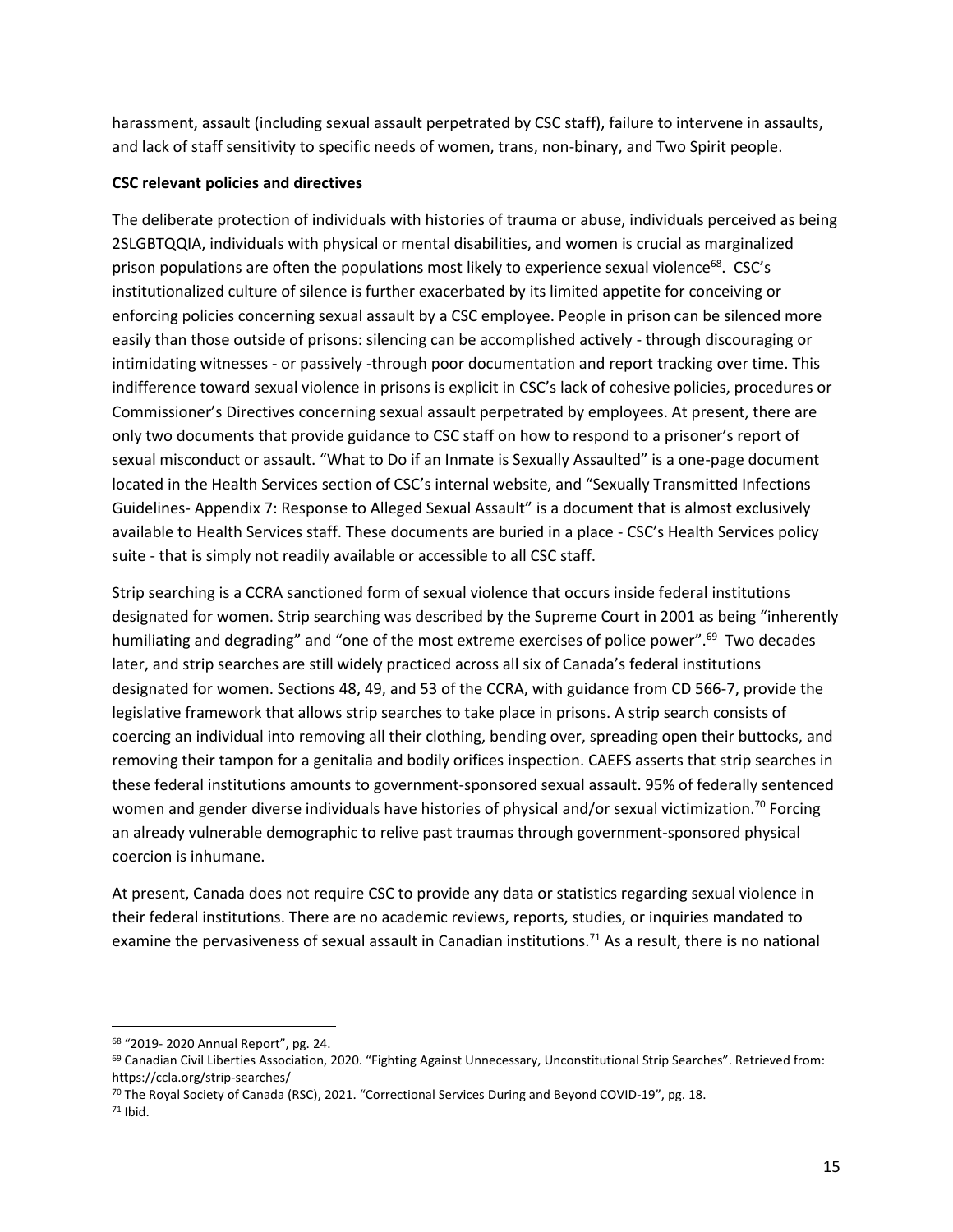strategy to combat sexual coercion or violence in Canadian federal or provincial institutions, and no duty to report incidents of sexual violence by CSC or its staff to an external body.

#### **Related UN recommendations**

In the Committee against Torture's 2018 observations report, the Committee acknowledges the 2016 National Inquiry into Missing and Murdered Indigenous Women and Girls; however, it expresses concern and disappointment over Canada's lack of information on the number of investigations, prosecutions, convictions and sentences imposed in cases of gender-based violence, particularly those involving missing or murdered Indigenous women and girls.<sup>72</sup> The Committee also reiterates its concern for the disproportionate rates of murder and violence experienced by this demographic. The Committee recommends Canada ensure all cases of gender-based violence, especially against Indigenous women and girls, are thoroughly investigated, perpetrators persecuted and punished appropriately, and both victims and families receive redress, including but not limited to, compensation.<sup>73</sup> Furthermore, the Committee against Torture highlights the recommendations made in section 24 of the 2016 observations report by the Committee on the Elimination of Discrimination against Women.<sup>74</sup>Given that almost half of the population in prisons designated for women are Indigenous, incarcerated Indigenous women must be included in these investigations and efforts to end gender-based violence against Indigenous women.

#### **CAEFS' recommended questions**

- How will Canada protect incarcerated women, trans, non-binary, and Two Spirit people from gender-based sexual violence perpetrated by CSC employees in Canadian federal institutions?
- How will the Canadian government hold CSC accountable to section 3(a) of the CCRA?<sup>75</sup>
- When will Canada implement calls to justice from MMIWG report?

#### **CAEFS' recommendations**

- End the practice of strip searching in all federal prisons: Given the harmful impacts of strip searches on prisoners, CAEFS recommends an end to the practice of strip searching. While an end to this practice should eventually be prescribed in legislation, policy reform can precede eventual legislative reform through directives from National Headquarters or the Minister of Public Safety instructing institutional heads to use alternative interventions.
- Give access to external counselling and treatment: Given the lasting emotional and psychological impacts of sexual violence experiences, CAEFS recommends that incarcerated people be able to readily access free, community-equivalent, confidential counseling and treatment options for trauma and abuse that are independent and external to CSC.
- Increase oversight and accountability measures of and for CSC: CAEFS recommends the implementation of increased oversight and accountability measure of and for CSC to ensure that

 $72$  "Committee against Torture Concluding observations on the seventh periodic report of Canada", s 49.

<sup>73</sup> Ibid.

<sup>74</sup> Ibid.

<sup>&</sup>lt;sup>75</sup> This section enshrines in law the safe and humane treatment of prisoners.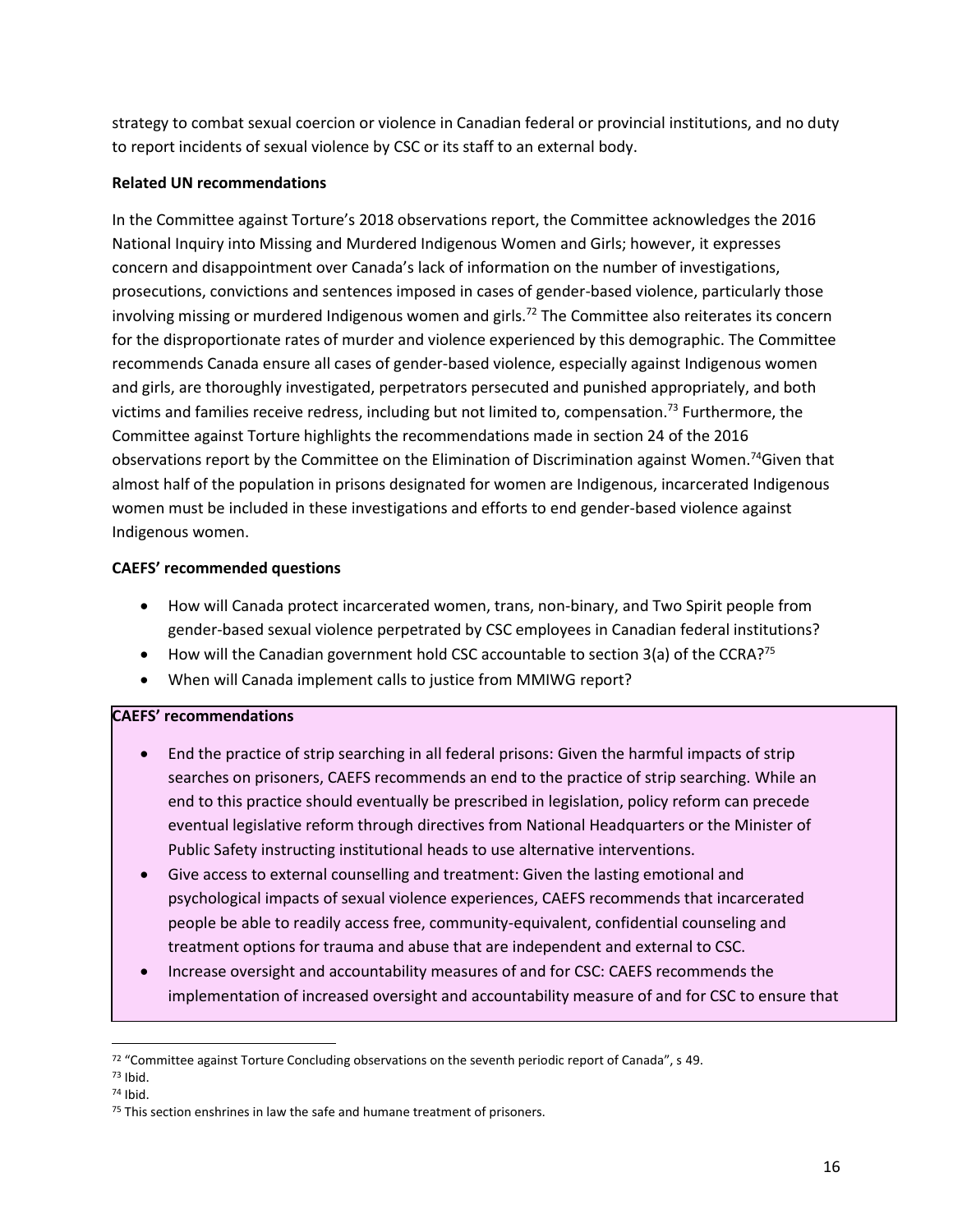incarcerated people in CSC's care are protected against future sexual violence. This would include implementing a system for documenting and recording incidents of sexual violence and coercion.

- Launch an Independent Public Inquiry: An independent public inquiry that focuses specifically on the issue of staff-to-prisoner sexual coercion, violence and abuse - including the state sanctioned sexual violence experienced by those subjected to strip searches - is necessary to understand the full scope of the issue and to prevent the harm from continuing.
- Follow through with the recommendations outlined in the National Action Plan to end genderbased violence.

# **Physical, mental, and dental care access (Articles 7, 9, 10, 14, 26)**

#### **Background**

CSC is not fulfilling its physical, mental, and dental health care obligations to people in federal prisons designated for women. Due to a multitude of contributing factors including, but not limited to, experiences of poverty, inter-generational trauma, family dysfunction, and access to basic amenities, such as clean water and shelter; incarcerated women and gender diverse people are more likely when compared to the general Canadian population to have underlying or untreated physical or mental health issues. These issues can range from substance dependence to neurological disorders or intellectual disabilities, to broader physical health issues such as diabetes.<sup>76</sup> In a 2018 study of 154 women incarcerated in six CSC operated facilities, 80% of women in custody "meet the criteria for a current mental disorder, including high rates of alcohol and substance dependence, antisocial personality disorder and borderline personality disorder".<sup>77</sup> In addition, colonialism and discriminatory government policies have both created and exacerbated health inequities for Indigenous peoples and their communities. In 2019, the OCI reported that 92% of federally incarcerated Indigenous women suffer from moderate to high substance abuse needs and 97% had a diagnosed mental health disorder.<sup>78</sup> While these statistics only scratch the surface of the physical, mental and health care complications affecting incarcerated populations in Canada, they do provide insight into the complex health care needs of this demographic.

#### **Physical, mental, and dental care from a CAEFS' perspective**

Access to adequate physical, mental, and dental care was CAEFS' most reported issue by women and gender diverse people inside federal institutions designated for women in 2020. In 2019-2020 alone, 66% of all regional advocate letters discussed health and dental care issues raised by the people CAEFS works with inside these institutions.<sup>79</sup> Many of the concerns raised focused on prisoners' lack of access

<sup>76</sup> "Correctional Services During and Beyond COVID-19", pg. 11.

<sup>77</sup> Ibid, 12.

<sup>78</sup> "2018-2019 Annual Report", pg. 106.

<sup>79</sup> CAEFS, 2020. "2019-2020 Annual Report", pg. 6.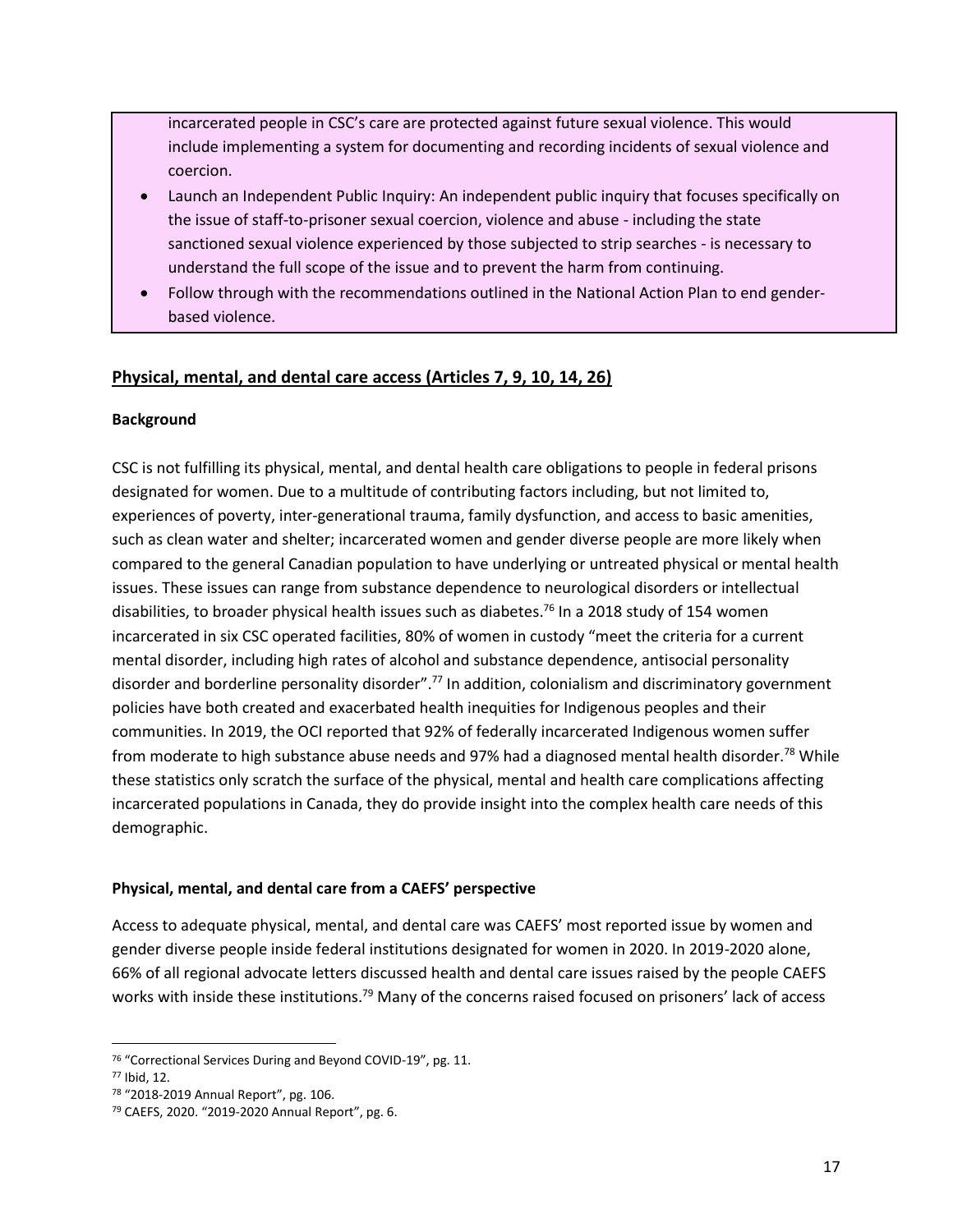to personal health records, medication or unexpected changes to medication, menstrual products, personal hygiene products, testing (specifically Hepatitis C testing), and access to dental and health appointments.<sup>80</sup> Women reported being on health care specialist waitlists for months, only to miss their appointment the day of due to lack of notice (sometimes only five or 10 minutes) by CSC. $81$ 

One of the most pervasive health concerns expressed by federally incarcerated women and gender diverse people was access to adequate dental care. Women from several of CSC's federal institutions reported negligent and unprofessional conduct from the dentist.<sup>82</sup> The complaints included accounts of the dentist slicing women's tongues with their instruments; failing to obtain consent prior to pulling teeth; and asking women inappropriate, personal questions while under the dentist's care.<sup>83</sup> Below is an excerpt from a letter written by CAEFS regional advocates to the EIFW warden:

"Our concerns regarding dental care at EIFW are twofold. Firstly, we are concerned that there is such a delay to see the dentist, even in crisis situations. Secondly, we are horrified to hear of a recent incident that took place at the dental practice of your institutional dentist. The actions of your dentist, as described to us, were violent and hugely unethical, causing physical and emotional harm to the victimized woman".<sup>84</sup>

#### **Relevant CSC policies and directives**

The above quote captures CSC's systemic inability to provide the health care services guaranteed by sections 85,86, and 87 of the CCRA, and CD 800 on Health Services. According to section 85 of the CCRA, CSC must provide essential services to incarcerated women and gender diverse people by registered or licensed health care professionals, or by people supervised by registered or licensed health care professionals.<sup>85</sup> CSC must provide screening, referral, and treatment under the following categories of care: emergency (life-endangering); urgent (likely to deteriorate to an emergency); mental health; and acute and preventative dental.<sup>86</sup> CSC's obligations under the CCRA also include supporting the professional autonomy and the clinical independence of the health care professional and their freedom to exercise their professional judgement; supporting the health care professional in promoting patientcentered care and patient advocacy in accordance with their professional codes of ethics; and promoting decision-making that is based on the appropriate medical care, dental care, and mental health care criteria.<sup>87</sup>

#### **Reproductive (In)Justice in Canadian Federal Prisons for Women**

Reproductive health is a critical issue facing women and gender diverse individuals in Canadian federal institutions designated for women. It has a significant influence on personal wellbeing and should be

 $83$  Ibid.

<sup>80</sup> CAEFS, 2020. "2019-2020 Annual Report", pg. 6.

<sup>81</sup> Ibid.

<sup>82</sup> CAEFS, 2019. "Regional Advocacy Letter, September 3, 2019".

<sup>84</sup> CAEFS, 2019. "Regional Advocacy Letter, April 18, 2019".

<sup>85</sup> CSC, 2015. "CD 800: Health Services".

<sup>86</sup> Ibid, s 6.

<sup>87</sup> CCRA, s 86.1 (a) to (c).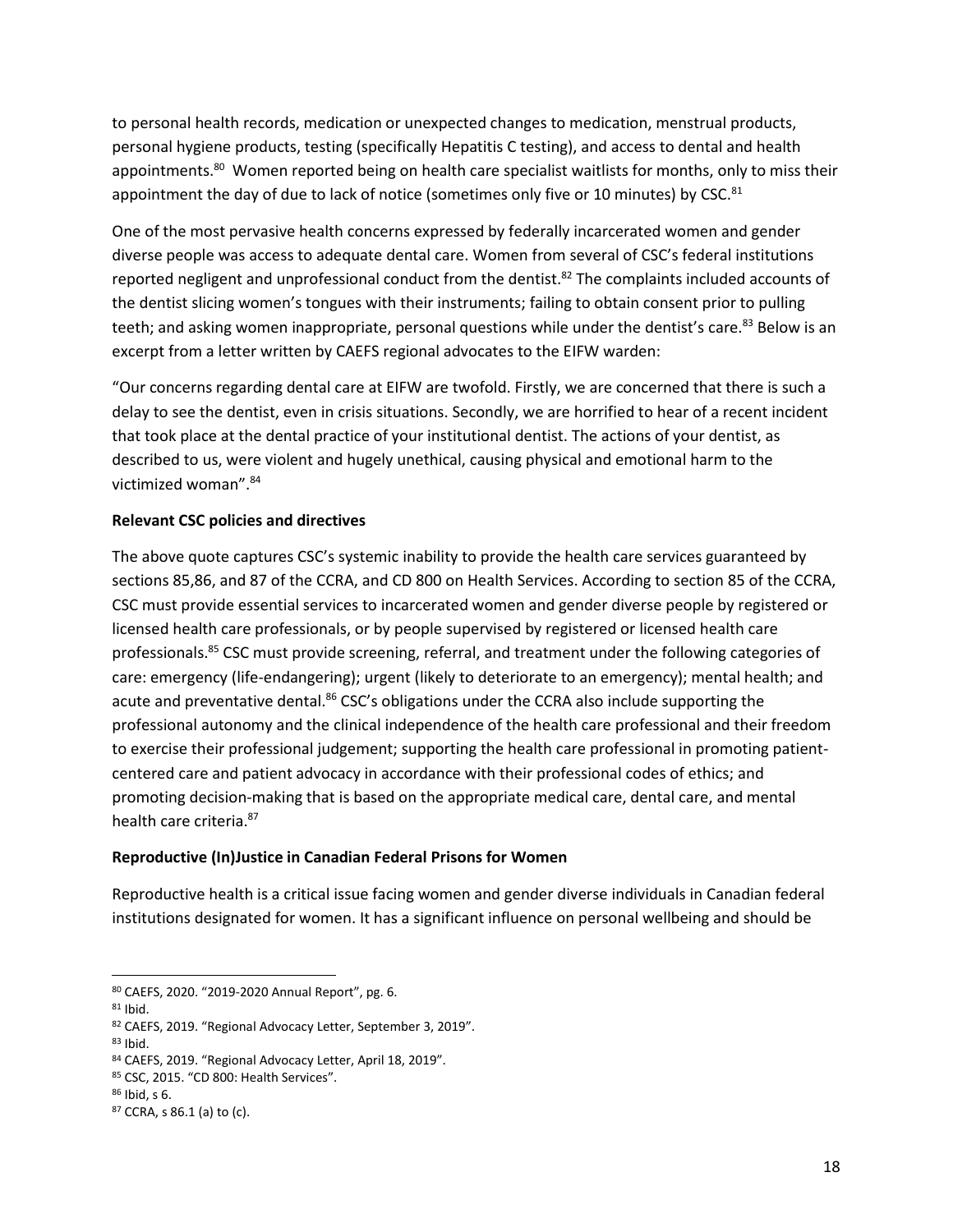examined with attention to sex and gender, as well as intersecting factors such as Indigenous identity.<sup>88</sup> Historically, research on the reproductive health of incarcerated women, trans, non-binary, and Two Spirit people in Canada has been extremely limited. However, since the 2017 findings of the External Review of Tubal Ligation in the Saskatoon Health Region, the topic of reproductive rights of vulnerable populations has received newfound public attention and interest. The External Review was prompted by media reports in 2015 of forced sterilization of Indigenous women in the Saskatoon Health region. At present, at least 100 women have joined in class action lawsuits for damages stemming from the experience across several provinces.<sup>89</sup>

The report, "Reproductive (In)Justice in Canadian Federal Prisons for Women", prepared by Martha J. Paynter RN PhD(c) for CAEFS in 2020, was commissioned to complement the findings of the 2017 review. The External Review findings neglect to include testimonies from incarcerated women and gender diverse people who may not have known how or have had access to communication pathways to contribute their stories to the review or to join the class. To rectify the omission of federally incarcerated people and their experiences from the original review, Paynter conducted traumainformed workshops on reproductive justice in five of Canada's federal institutions designated for women. The workshops touched on a variety of topics, including but not limited to sterilization, separation from children, pregnancy, assisted reproduction, menstruation, trans health, and violence in prisons. The workshops exposed the incompatibility of reproductive justice with the disproportionate rates of Indigenous women in federal institutions designated for women and the separation of incarcerated mothers/parents from their children. The workshops also revealed how little information is available to federally sentenced women and gender diverse individuals regarding their human rights and the institutional obligations of CSC, and moreover, the Canadian government.

It was ascertained through the report that incarceration and Reproductive Justice are fundamentally irreconcilable as incarceration separates families, breaks bonds, alienates, and destroys connection. CAEFS asserts that ending Incarceration is the path to Reproductive Justice. The report, Reproductive (In)Justice in Canadian Federal Prisons for Women" is available on the CAEFS' website.<sup>90</sup>

#### **Related UN recommendations**

The Committee on the Elimination of All Forms of Racial Discrimination recommended Canada "abolish the use of segregation for inmates with mental or intellectual impairments."<sup>91</sup> The Committee also expressed concern for the high incarceration rates of minorities who have mental or intellectual impairments.<sup>92</sup> Currently, Canada nor CSC have made efforts to incorporate these recommendations into their implementation of the ICCPR or related UN Covenants.

In the 2018 Committee against Torture report, the Committee recommended that Canada ensure the effective and independent monitoring and reporting system for mental health institutions, which would

<sup>88</sup> Martha J. Paynter RN PhD(c) prepared for CAEFS, 2021. "Reproductive (In)Justice in Canadian Federal Prisons for Women", pg. 13.

<sup>89 &</sup>quot;Reproductive (In)Justice in Canadian Federal Prisons for Women", pg.7.

<sup>90</sup> https://www.caefs.ca/defending-prisoners

<sup>91 &</sup>quot;International Convention on the Elimination of All Forms of Racial Discrimination", s 16(h).

<sup>92</sup> Ibid, s 15.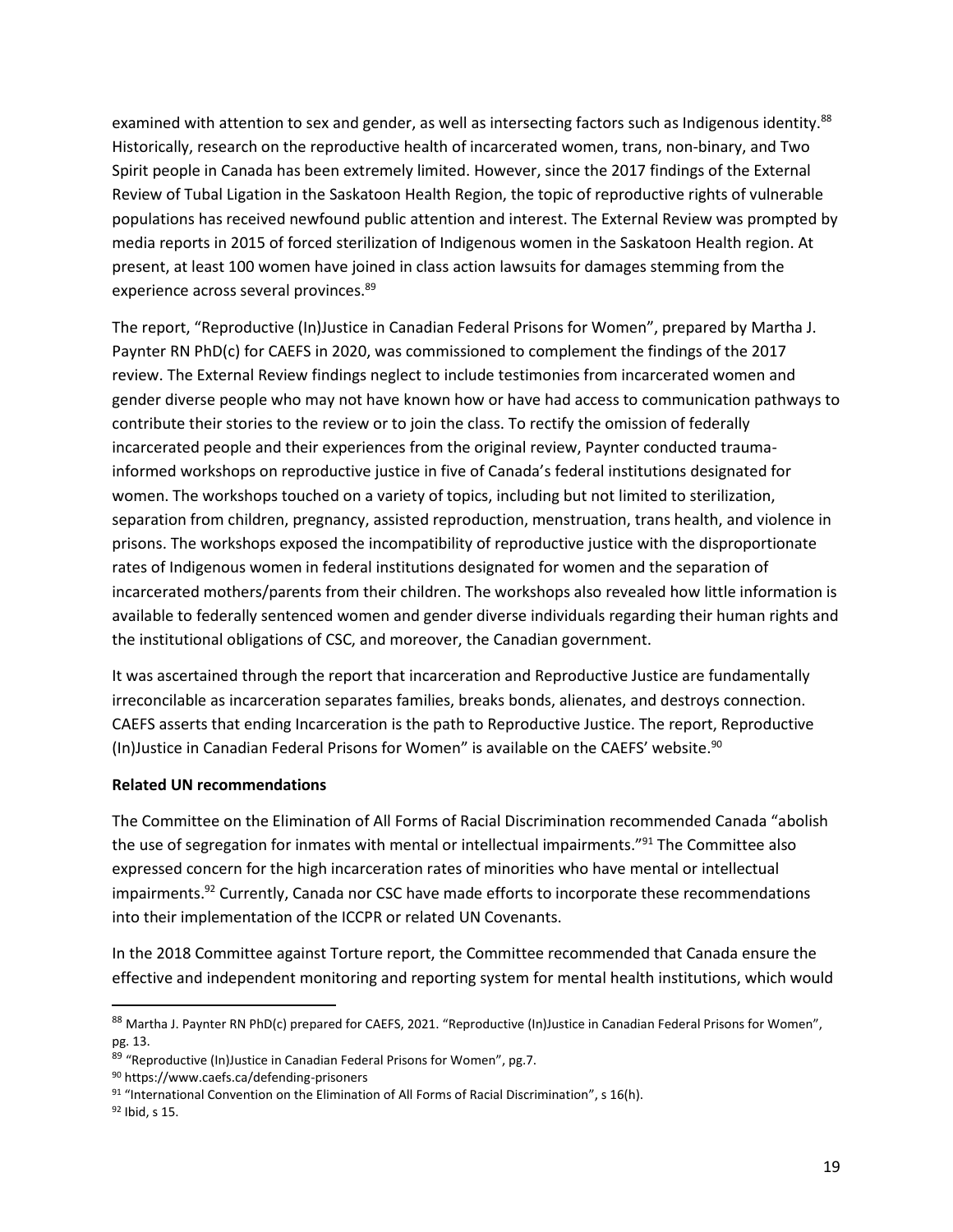include the two federal psychiatric centres for women and gender diverse prisoners operated by CSC.<sup>93</sup> Regarding medical services to prisoners, particularly prisoners with psychological disabilities, the Committee recommended Canada improve its gender and age-specific medical services.<sup>94</sup>

#### **CAEFS' suggested questions**

- How will the Canadian government ensure federally sentenced women, trans, non-binary, and Two Spirit people have access to reproductive health education and services?
- How can patient-centered care performed by autonomous health care professionals be reconciled with CSC's role as healthcare employer?
- How have the disproportionate number of COVID-19 cases in federal prisons impacted discussions on the need for decarceration and alternative sentencing options?

#### **CAEFS' recommendations**

- Adopt the Mandela Rules into the Corrections and Conditional Release Act to bring health and health services to the forefront of federal legislation governing corrections.
- Require healthcare professionals and healthcare services to be hired through the Canadian department of health instead of contracted directly through CSC. Currently, healthcare professionals are employed through CSC. This creates an employee-employer relationship with limited external oversight and transparency.
- The practice of segregation should be abolished from federal institutions designated for women. Conditions of segregation have severe and lasting effects on those with psychological disabilities and are known to exacerbate pre-existing health conditions.

# **The COVID-19 pandemic and its impact in federal prisons designated for women**

The COVID-19 pandemic has impacted the conditions of confinement for incarcerated people in innumerable and unprecedented ways. Prior to the pandemic, CAEFS' regional advocates had access to federal institutions designated for women on a semi-regular basis. These visits offered those inside the opportunity to be seen and heard, and the opportunity to disclose instances of maltreatment or abuse, which for fear of retribution by CSC officers would otherwise go unreported. Since CSC suspended visits from the public into the prisons on March 14th, 2020, CAEFS' in-person monitoring program has been suspended. Instead, CAEFS relies primarily on phone calls to its regional and national toll-free numbers from the women and gender diverse people in these six institutions. CAEFS' regional advocates and National Office receive dozens of phone calls daily regarding the abhorrent conditions of confinement experienced by the people they work with. These conditions include, but are not limited to, the following:

<sup>93 &</sup>quot;International Convention against Torture and Other Cruel, Inhuman or Degrading Treatment or Punishment", s 12(a). <sup>94</sup> Ibid, s 12(f).